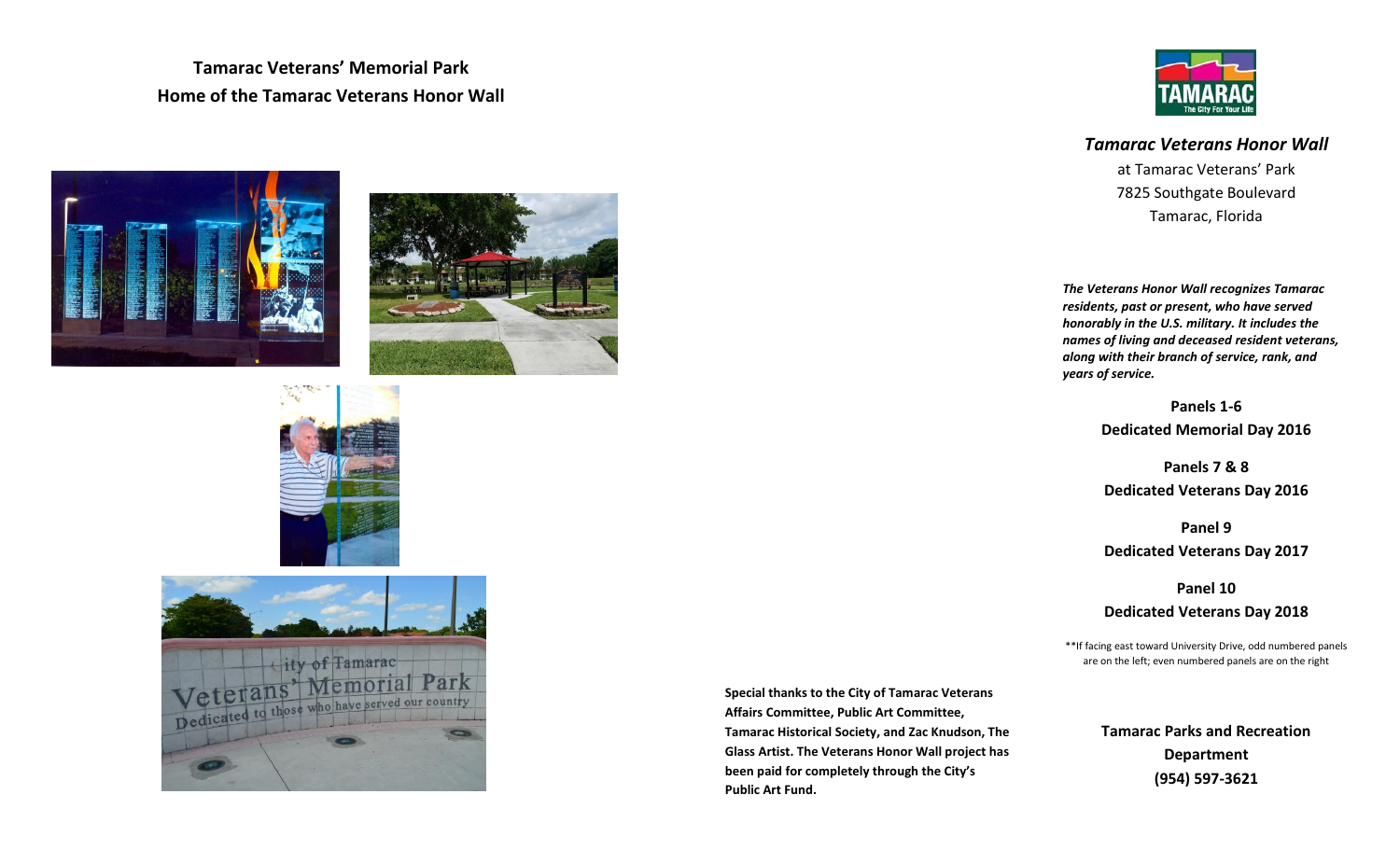### **The Tamarac Veterans Honor Wall**

In the spring of 2015, the City directed the Public Art Committee to commission a public art piece that would serve as a tribute to Tamarac's veterans. Zac Knudson, The Glass Artist, is responsible for the concept, fabrication, and installation of the "Veterans Tribute Wall" here at Tamarac Veterans' Park. The project has come to be known as Tamarac's "Veterans Honor Wall".

The Honor Wall recognizes Tamarac residents, past or present, who have served honorably in the U.S. military. It includes the names of resident veterans, both living and deceased along with their branch of service, rank, and years of service.

On Memorial Day 2016, the Veterans Honor Wall was unveiled. It included two artistic entry panels and six panels featuring the names of 600 Veterans. On Veterans Day 2016, we unveiled panels 7 & 8 featuring 200 more names. This project has been a collaboration between the City, Tamarac Historical Society, the City's Public Art and Veterans Affairs Committees. Thanks to the efforts of these groups, a ninth panel was unveiled on Veterans Day 2017, bringing the total to 900 Tamarac Veterans being honored.

The Honor Wall project has been paid for completely through the City's Public Art Fund. This money comes from a public art fee generated from the construction value of improvements to property in the City.

We are continuing to collect names for future panels. Once we collect the next 100, the fabrication of the next panel will be scheduled. Applications are available on the City's website, at City Hall, the Tamarac Community Center, and the Parks and Recreation Administration Building. Proof of Tamarac residency and an Honorable Discharge are required.

| Veteran                     | Panel          |
|-----------------------------|----------------|
| JAMES EDWARD WOLLRAB        | 9              |
| JERRY D. WORLEY             | 2              |
| MARTY WUNDERMAN             | 6              |
| <b>FRANK J. YACOBELLIS</b>  | 5              |
| PHILIP J. YACOBELLIS        | 5              |
| LEONARD S. YANOFSKY         | 4              |
| <b>HERMAN YELLIN</b>        | 1              |
| SHELDON YOGEL               | $\mathfrak z$  |
| WILLIE HARRY YOUNG          | 9              |
| <b>GEORGE A. ZADOFF</b>     | 9              |
| JOHN ZANGARA                | $\mathfrak{p}$ |
| ROBERT IOHN 7ANGARA         | 2              |
| <b>GEORGE ZELHOF</b>        | 10             |
| IRVING M. ZEMEL             | 6              |
| <b>GERARD JOHN ZIPPRICH</b> | 1              |

# **MEMORIES AND NOTES**

# GERARD JOHN ZIPPRICH

**Panel** 

 $\begin{array}{c} 7 \\ 10 \end{array}$ 

| <b>JOAN ABRAMS</b><br><b>RUBEN ABRAMS</b><br>KEVIN ALEX ABRAMS | 1<br>$\mathbf{1}$ | ALLEN BELLMAN                   | 9              |
|----------------------------------------------------------------|-------------------|---------------------------------|----------------|
|                                                                |                   |                                 |                |
|                                                                |                   | LEONARD BELLOMONTE              | 3              |
|                                                                | 9                 | RAUL BENITEZ                    | $\mathbf{1}$   |
| <b>JESSE ABRAMSON</b>                                          | 3                 | BENJAMIN HARRISON BENNETT II    | $\overline{7}$ |
| NORMAN NATHAN ACKERMAN                                         | $\mathbf{1}$      | <b>MILTON BERG</b>              | 3              |
| <b>JOSELYN ACOSTA</b>                                          | 9                 | PAUL RONALD BERGEMANN           | 8              |
| <b>CARLOS LUCIANO ACRE</b>                                     | 3                 | <b>GEOFFREY DENNIS BERGLUND</b> | 3              |
| ROBERT GLENN ADAMSKI                                           | $\overline{2}$    | <b>MARTIN BERGMAN</b>           | 3              |
| SAMUEL ADELSON                                                 | 5                 | <b>MARTIN BRUCE BERKE</b>       | 8              |
| RICHARD PHILLIP AGOGLIA                                        | 8                 | <b>IRVING BERKOWITZ</b>         | 10             |
| SAMUEL JOSEPH ALBANO                                           | 9                 | <b>GARY SCOTT BERMAN</b>        | $\mathbf{1}$   |
| ANTHONY ALBARELLO                                              | 5                 | ROBERT E. BERNSTEIN             | $\overline{2}$ |
| <b>CHARLES ALBERT</b>                                          | 9                 | <b>BERT BERNSTEIN</b>           | $\overline{7}$ |
| DAVID WAYNE ALEKSA                                             | 6                 | NORMAN JOEL BERNSTEIN           | 10             |
| RICHARD THOMAS ALLEN                                           | $\overline{7}$    | CARL AUGUST BEYRODT             | $\mathbf{1}$   |
| KENNETH L. ALLSOP                                              | 7                 | SAMUEL BIDER                    | 2              |
| ANTHONY ALEXANDER AMABILE                                      | 5                 | <b>IZZY BINSTOCK</b>            | 9              |
| JOSE AMOA JR.                                                  | 9                 | HAROLD L. BLINDERMAN            | 3              |
| <b>CARL PETER ANDERSEN</b>                                     | 7                 | MAURICE BLINSKI, MD             | 3              |
| RONALD D. ANDERSON                                             | 6                 | <b>HYMAN BLOCK</b>              | $\mathbf{1}$   |
| <b>ARSENIO ANDRES</b>                                          | 3                 | <b>FREDERICK BLOETSCHER</b>     | 5              |
| <b>FRANK J. ANTINELLI</b>                                      | 10                | <b>NORTON GERALD BLUMBERG</b>   | 4              |
| HOWARD ALFRED ARBETSMAN                                        | $\overline{7}$    | ARNOLD BLYE                     | 5              |
| <b>CARLOS LUCIANO ARCE</b>                                     | 9                 | <b>ARTHUR PETER BOLLON</b>      | 5              |
| HUBERT LINBERGH ARIS                                           | 4                 | LOUIS BOLOGNO                   | 8              |
| <b>IRVIN ARONSON</b>                                           | 6                 | RAYMOND PHILLIP BONISKE         | 5              |
| ARTHUR PAUL ASHER                                              | 4                 | <b>JAMES RICHARD BONNER</b>     | 10             |
| ANTHONY DUKE ASPROMONTE                                        |                   | <b>WESLEY F. BORNER</b>         | 9              |
| DAVID J. ASSAF                                                 | 10<br>6           |                                 | 4              |
|                                                                | 9                 | ORESTE LOUIS BOROMEI            | $\overline{2}$ |
| FRANK O. ATCHISON JR.                                          |                   | WILLIAM "BUTCH" BRANNOCK        |                |
| <b>JOSEPH BACCARI</b>                                          | $\overline{2}$    | <b>GERALD BRASS</b>             | 4              |
| ALAN M. BACHRACH                                               | $\mathbf{1}$      | HANNS LEOPOLD BRAUN             | 8              |
| FRED WILLIS BAILEY SR.                                         | $\mathbf{1}$      | <b>IRVING BRAUNSTEIN</b>        | 5              |
| NATHANIEL BAILEY                                               | 8                 | <b>MORTON I. BRAWERMAN</b>      | 10             |
| ANNE OLIVO BAKER                                               | 6                 | SAUL BRENNER                    | $\overline{7}$ |
| <b>LEO BARASH</b>                                              | 10                | NICHOLAS FRANCIS BRESCIA        | $\overline{7}$ |
| DAVID A. BARKER                                                | $\overline{2}$    | STEPHEN GERARD BRIGGS           | 4              |
| <b>LESTER BARR</b>                                             | 6                 | <b>STEPHEN BRODY</b>            | $\overline{7}$ |
| DANIEL JAVIER BARRENECHE                                       | $\mathbf{1}$      | AARON BROMBERG                  | $\overline{7}$ |
| <b>FOSTER A. BARTON</b>                                        | 8                 | <b>CARL NATHAN BROMBERG</b>     | 4              |
| <b>MILTON D. BASS</b>                                          | $\overline{2}$    | <b>MARVIN BROMBERG</b>          | 4              |
| <b>JOSHUA BASS</b>                                             | 6                 | LUCIAN ALTON BROOKS             | 5              |
| ROY EDWARD BASSEL                                              | 8                 | <b>JAMES RENE BROWETT</b>       | 9              |
| <b>JAMES LOUIS BAUER</b>                                       | 9                 | RICHARD L. BROWN                | $\overline{2}$ |
| <b>MELVIN BAYNE</b>                                            | 8                 | JOHN T. BROWN                   | 10             |
| <b>GARY R. BEAN</b>                                            | 1                 | MILTON BROWNSTEIN               | 5              |
| ROBERT WILLIAM BEARSE                                          | 9                 | DAVID L. BRUTOVSKY              | 5              |
| JAMES MICHAEL BEATON                                           | 6                 | ABRAHAM BUCHMAN                 | 4              |
| JAY BECKERMAN                                                  | 6                 | DUROY ROBERT BURNETT JR.        | $\overline{7}$ |
| RYAN JAMES BEHRJE                                              | 3                 | ROLAND A. BURROWS               | 10             |
| <b>SCOTT ROBERT BEHRJE</b>                                     | 3                 | <b>HARVEY BURSTINER</b>         | $\overline{7}$ |
| <b>HAROLD BELABIN</b>                                          | 8                 | <b>CHARLES CHISTOPHER BUSA</b>  | 6              |
| <b>IGNAZIO M. BELGIOVINE</b>                                   | 9                 | RICHARD A. BUSCAGLIA            | $\overline{2}$ |
| <b>JULIUS BELKIN</b>                                           | $\mathbf{1}$      | ALAN J. BUSSELL                 | $\overline{7}$ |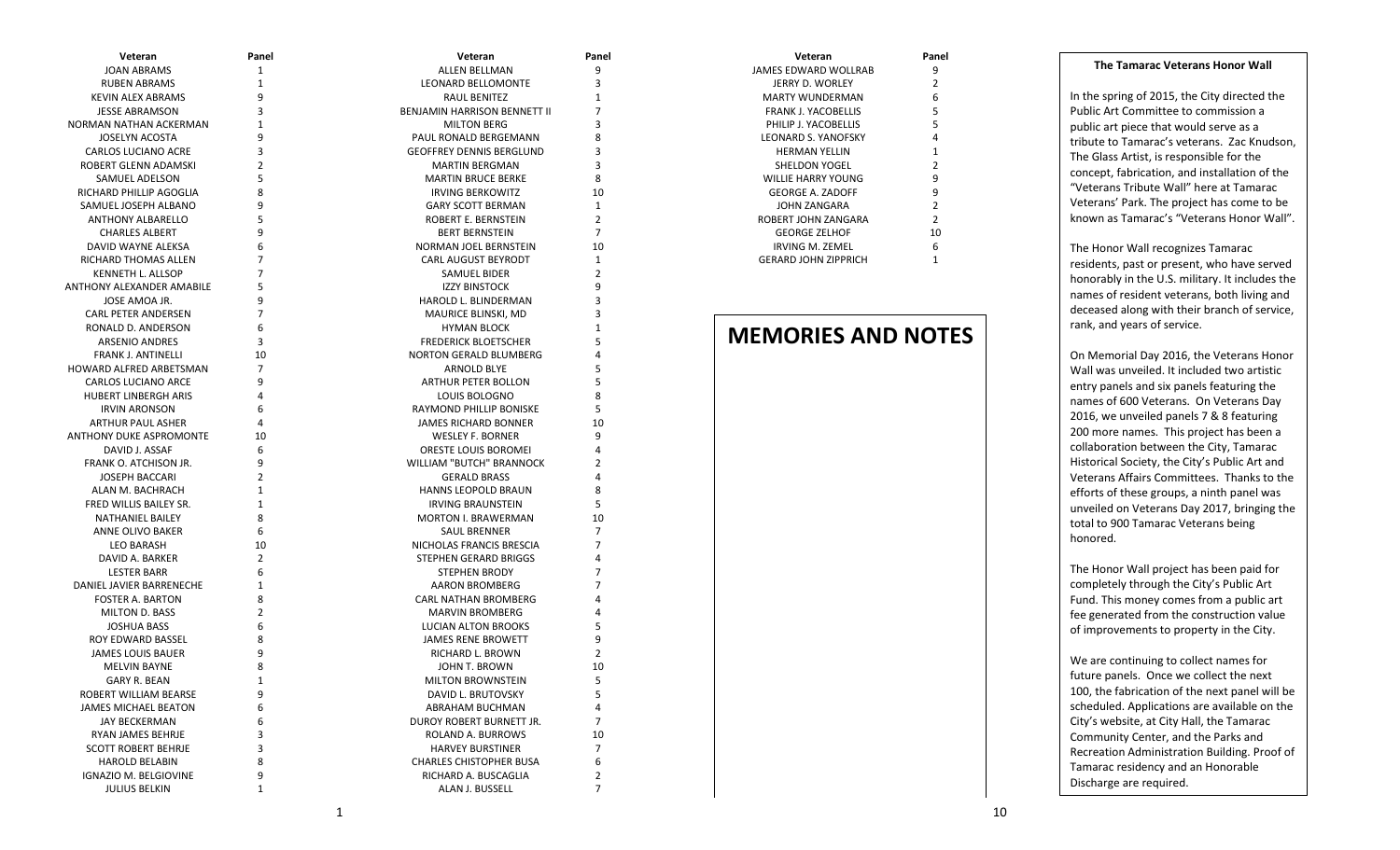| Veteran                           | Panel          | Veteran                         | Panel          | Veteran                      | Panel          | Veteran                       | Panel          |
|-----------------------------------|----------------|---------------------------------|----------------|------------------------------|----------------|-------------------------------|----------------|
| <b>GILBERT IRWIN STEIN</b>        | 7              | <b>JAMES PHILIP VOIGT</b>       | 8              | <b>WILLIAM JOSEPH CAHILL</b> | $\overline{2}$ | JOHN FRANCIS COWALL           | 10             |
| HARRY MELVILLE STEIN              |                | ALFRED VOMERO JR.               |                | RENE CALDERON JR.            | 9              | <b>RICHARD JAMES CRARY</b>    | $\overline{7}$ |
| <b>MORRIE JACK STEIN</b>          | 6              | <b>FRANK VINCENT VOUDY</b>      |                | <b>COREY CALLIER</b>         | 5              | <b>JUAN FRANCISCO CRUZ</b>    |                |
| <b>FRANK STEINBERG</b>            |                | DAVID WILLIAM WAGNER            |                | MICHAEL WILLIAM CANAN        |                | JOSE CRUZ-HASSAN              |                |
| HYMAN ABRAHAM STEINBERG           |                | DANIEL WALD                     | $\overline{7}$ | JOSEPH VITO CANNIZZARO       |                | ERNEST J. CUCHEL              |                |
| <b>LEON AARON STEINBERG</b>       |                | ARTHUR MORRIS WALDMAN           | 10             | DANIEL MORRIS CANTOR         |                | <b>GERALD JOHN CUPO</b>       | 10             |
| <b>HARRY STELLA</b>               |                | NED A. WALDMAN                  | $\mathbf{1}$   | THOMAS WALTER CANTWELL       |                | VINCENT CUZZO                 |                |
| BENJAMIN F. STEPHENSON            |                | MAX ARNOLD WALLACE              | $\overline{7}$ | SALVATORE DINO CARADONNA     | 5              | MICHAEL D'AGNESE              |                |
| HOWARD A. STERNBERG               |                | WILLIAM WALLACH                 | $\overline{2}$ | RALPH LEE CARL               | 10             | <b>HERBERT DALEY</b>          |                |
| SIDNEY STONE                      |                | EDWARD ALLEN WARD               | 10             | <b>DANIEL CARNESS</b>        | 9              | <b>GERARDUS VINCENTO DAM</b>  | 10             |
| <b>HAROLD D. STRAUSE</b>          |                | LAWRENCE B. WARK                | 10             | <b>MILTON CARP</b>           | 10             | <b>ANTHONY D'ANDREA</b>       |                |
| SAMUEL JACOB STRAUSS              |                | JOHN HENRY WARNER               | 10             | RICHARD ARTHUR CARREY        |                | <b>JOEL DAVIDSON</b>          |                |
| <b>MORRIS M. STROMFELD</b>        |                | MILTON WASSERMAN                | $\overline{7}$ | <b>HERVE OMER CARRIERE</b>   |                | LOUIS DAVIDSON                |                |
| <b>GEORGE W. STROUPE JR.</b>      | $\overline{7}$ | JOHN HENRY WATERS               |                | JOSEPH ANTHONY CARRION       |                | <b>ISHMAN DAVIS</b>           |                |
| <b>LAWRENCE GARY STUART</b>       | 10             | ELLIOT D. WAXMAN                |                | LOUIS FREDERICK CASPER JR.   |                | <b>PAUL DAVIS</b>             |                |
| <b>MAX SUSSMAN</b>                | 9              | MITCHELL S. WEBER               |                | <b>JULIO MAICO CASTILLO</b>  |                | <b>BRIAN ALTON DAY</b>        |                |
| <b>JACK HAROLD SWICK</b>          | 10             | <b>GORDON JAY WEEL</b>          |                | JUAN A. CASTILLO             |                | FRANK J. DE GRAZIA            |                |
| <b>JAMES PATRICK SYLVESTER</b>    | $\mathfrak{p}$ | ROBERT M. WEINBERG              | $\mathbf{3}$   | <b>GUILLERMO CASTREJON</b>   |                | THOMAS RICHARD DE MARSICO     |                |
| ABRAHAM MORTON TABACK             | 8              | <b>RICHARD WEINER</b>           |                | JOSEPH A. CEFOLA SR.         | 10             | LINDA A. DE RIVERA            | 10             |
| <b>GILBERT TABAKIN</b>            |                | <b>HENRY WEINOWITZ</b>          |                | VINCENT JIM CERRATO          | 6              | RALPH E. DE STEFANO           |                |
| LUIS ALBERT TACON                 | 6              | <b>KARL WEINSTEIN</b>           |                | RAMIRO MACHEL CHAMBERS       |                | <b>EDWARD C. DEAS</b>         |                |
| JOHN JOSEPH TALABISCO             | 10             |                                 |                | JOSEPH S. CHAMPAGNE          |                | LEO LEE DEITCH                |                |
|                                   | 9              | <b>WERNER WEINSTOCK</b>         |                |                              |                |                               |                |
| PATRICK ANDREW TARPY              |                | JOHN STEWART WEISS              |                | DAVID CHANG                  |                | <b>HERBERT GORTON DEAN</b>    |                |
| NORMAN H. TARTAKOW                |                | ALVIN WEISSMAN                  |                | LARRY PAUL CHEEK             |                | SERGIO LUIS DIAZ-RIVERA       |                |
| ANDREW CHARLES TARTE III          |                | HERBERT J. WEISSMAN             |                | <b>HERBERT CHERMAK</b>       |                | <b>HERBERT DIENES</b>         |                |
| DONALD JOSEPH TASE                |                | <b>MAX WEISSMAN</b>             |                | MICHAEL JAMES CHRISTOPHER    |                | RICHARD DIGLORIA              |                |
| KENNETH OSCAR TAYLOR JR.          |                | BERNARD ALLEN WELSH             |                | WILMUTH CHRISTOPHER          |                | <b>JULIUS DITMAN</b>          |                |
| RICHARD STEVEN TAYLOR             |                | JAMES EDWARD WENZEL             | 10             | <b>GUIDO CIERVO</b>          |                | LILBURN GUTHRIE DOBBS         |                |
| SHELDON TAYLOR                    |                | <b>JAMES WEST</b>               | $\overline{2}$ | PHILLIP CLODGO               |                | LAWRENCE DOMENITZ             |                |
| DAVID JOSEPH TEKULA               | 3              | MALAN D. WEST                   | 5              | MILTON JOHN CLUEN            |                | ROBERT J. DORN SR.            |                |
| THOMAS E. THOMPSON                | 10             | <b>LAWRENCE ZACHARY WESTON</b>  | 5              | MICHAEL JOSEPH COAKLEY       | $\overline{2}$ | <b>KENNETH T. DOUGLAS</b>     |                |
| ROBERT E. THUMUDO                 | 6              | TINA MARIE WHEATLEY             | $\overline{2}$ | <b>ALBERT COHEN</b>          | 10             | DAVID CHARLES DOVE            |                |
| DAVID J. TIMM                     |                | DEBORA ANN WHITE                | 10             | <b>ALLEN COHEN</b>           | $\overline{2}$ | THOMAS EDWARD DOYLE           |                |
| RHONA BETH TOBIAS                 |                | RICHARD JAMES WHITE             | 10             | <b>ARTHUR COHEN</b>          |                | <b>HOWARD MORRIS DRUCKER</b>  |                |
| <b>BARRY JAY TOLMACH</b>          |                | RUSSELL WILLIAM WHITE           | $\overline{4}$ | DANIEL R. COHEN              |                | MELVIN LEONARD DUBIN          |                |
| MICHAEL ERNEST TOPPIN             |                | JOSEPH W. WIDIKOWSKI            | 3              | DAVID S. COHEN               |                | DAVID DUBROW                  |                |
| LAWRENCE L. TORN                  |                | DANIEL EDWARD WILDER            | 5              | <b>HARRY COHEN</b>           |                | SEYMOUR DUBROW                |                |
| JOHN PAUL TOSTO                   |                | ROGER J. WILKINS                | $\overline{4}$ | <b>HARVEY COHEN</b>          |                | PAUL MC ARTHUR DUNN           |                |
| ELBRIDGE GERRY TRACY JR.          |                | JOHN HAROLD WILKINSON           | 10             | <b>IRVING COHEN</b>          |                | DELIAH D. PORTER DYKES        |                |
| <b>CHRISTOPHER TRIANA</b>         |                | <b>CHARLES EDWARD NIGHTHAWK</b> |                | JEROME HERBERT COHEN         |                | ALAN GILBERT EASTON           |                |
| RICHARD L. TSCHIGGFRIE            |                | <b>WILSON</b>                   | 6              | LEONARD A. COHEN             |                | <b>HAROLD EBERT</b>           |                |
| ROCCO WILLIAM TUTOLO JR.          |                | <b>EARL WILLIAMS</b>            | 10             | LOUIS COHEN                  | 10             | ELLIOT EDELSON                |                |
| <b>GREGORY ALEXANDER TZUCANOW</b> |                | <b>DOUGLAS ROY WILLIAMSON</b>   |                | PHILIP COHEN                 |                | LESTER N. EHRLICH             |                |
| ERNEST JOSEPH VALDASTRI JR.       | $\overline{2}$ | <b>CHESTER ELI WILLIS</b>       |                | SAMUEL COHEN                 |                | <b>CHARLES MARTIN EICHNER</b> |                |
| FABIO ROJAS VALENCIA              | 10             | DESMOND DALTON WILLIAMS         |                | SEYMOUR D. COHEN             |                | HARVEY MARVIN ELLENTHAL       |                |
| JOSE C. VALES                     | $\mathbf{1}$   | EDWARD E. WILSON                | 9              | SHELDON B. COHEN             | 10             | <b>GERALD ELMAN</b>           | 10             |
| JEFFREY P. VAN PELT               | 2              | JOSEPH S. WILSON                |                | STEPHEN COHEN                | 9              | JEFFREY SCOTT ELMAN           | 10             |
| THEODORE W. VAN PELT              | 2              | <b>KEVIN WILSON</b>             |                | HOWARD M. COLEN              |                | JOSEPH JOHN ELSASSER          | $\overline{7}$ |
| SANTIAGO C. VAZQUEZ, JR.          | 1              | LEO A. WILSON                   |                | THOMAS KEATH COLLOPY JR.     |                | PAUL ANDREW EMERT             |                |
| EDWIN A. VEGA                     | 10             | THOMAS A. WILSON                |                | <b>HENRY CORDOVA</b>         |                | ARTHUR JOHN EMERY             |                |
| LOUIS W. VETS                     | 5              | <b>MICHAEL WILTON</b>           |                | <b>MURRY CORITO</b>          |                | JACQUELINE DAVILA EMMETT      |                |
| JESSICA SONIA VILCA               | 10             | WARREN WINN                     |                | BETTY M. CORREDERA           |                | <b>SAM ENGEL</b>              |                |
| NORMAN A. VINCENT                 | 9              | <b>HOWARD WINTER</b>            |                | JOSEPH M. COSENTINO          |                | ROBERT WILLIAM ENGLES         |                |
| <b>HAROLD LEE VIVERETTE</b>       | 5              | STANLEY WINTER                  | $\overline{a}$ | <b>BILLY CHARLES COTTON</b>  | 9              | RICHARD C. ENTIN              | 2              |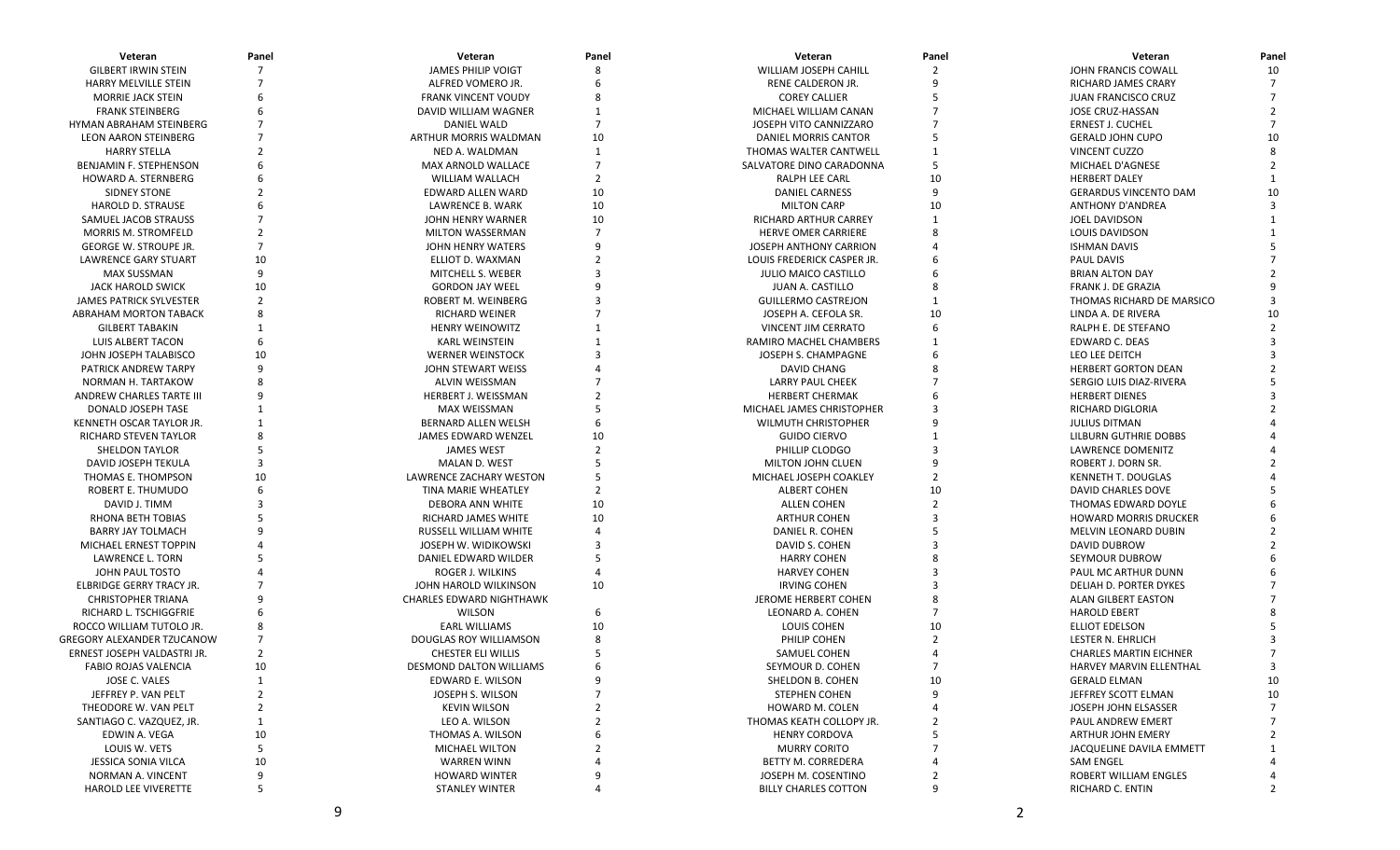| <b>BRUCE SHERNOFF</b><br><b>HENRY EPSTEIN</b><br>ERWIN HYMAN FUHRMAN<br>ABRAHAM J. SANDLER<br>8<br><b>GEORGE WARREN EYSTER</b><br>DAVID KOPLE GAFFIN<br><b>WALLACE SANDS</b><br>RICHARD H. SHIFFNER<br><b>LEONARD FALITZ</b><br>DANILO JUTIZ GALAN<br>JOSEPH V. SANTORO<br>HERMAN "RED" SHILLIN<br><b>JAMES B. FARBER</b><br><b>ARTHUR GALLOB</b><br><b>RUAN LUIZ SANTOS</b><br>JOHN R. SHIPLEY JR.<br><b>GEORGE VARNER FASSLER</b><br><b>MARVIN DAVID GELB</b><br>SHELDON ALLAN SATTY<br>MURRAY SHNURMAN<br>STANLEY FAUST JR.<br><b>ABE GELLER</b><br>THOMAS ROBERT SAVINO<br><b>JOSEPH SHTUNDEL</b><br><b>SOLOMON FEDER</b><br><b>STANLEY GELLER</b><br>PETER J. SAVOCA<br>RICHARD SHUMSKER<br>10<br>DAVID NORMAN FEIGHT<br><b>MORTON GENSER</b><br>PERCY SAYLES III<br>ARIA IRA SIEGEL<br>MELVIN JACOB FEIN<br><b>MARVIN LEWIS GERBER</b><br>HERBERT WILLIAM SCHAEFER<br><b>BERNARD SIEGEL</b><br>JOSEPH RAYMOND FEINER<br><b>TERENCE ALAN GIBBS</b><br><b>TONY SHALLUS</b><br><b>STANLEY JACOB SIEGEL</b><br><b>HARRY FELDMAN</b><br><b>FRANK ANTHONY GIGLIO</b><br><b>STANLEY SCHARF</b><br>ABRAHAM SILVERMAN<br><b>JACOB FELDMAN</b><br><b>VINCENT GIGLIO</b><br>LEON SCHECHTER<br>EDWARD SILVERMAN<br><b>CALVIN JAMES GILLAM</b><br><b>GERALD SCHECTER</b><br>ALAN ARTHUR FENTON<br><b>GARY SILVERS</b><br><b>ISADORE JERRY FESSLER</b><br><b>ELI GILLER</b><br>NATHAN ROBERT SCHECTER<br><b>SIDNEY SILVERS</b><br>ALFRED J. FIDEL<br>JOHN C. GIRONE<br>10<br>MURRAY W. SCHEIN<br>JOHN L. SIMMONS JR.<br><b>VINCENT KENNETH FIELD</b><br><b>DAVID GITLAN</b><br>$\overline{3}$<br><b>JACOB SCHEINER</b><br><b>MELVIN SIMOWITZ</b><br>LEWIS FINKELSTEIN<br>ROBERT I. GLASSER<br>DAVID ALEXANDER SCHELL<br><b>MURRAY SIMPSON</b><br><b>CHARLES FISCHER</b><br><b>DAVID GLAZER</b><br><b>GERALD B. SCHENKEL</b><br><b>GARY SINCLAIR</b><br>PAUL FRANCIS GOCKE JR.<br><b>MORTON G. FISCHER</b><br><b>SIMON SCHENKEL</b><br>3<br><b>MILTON SIROTA</b><br>10<br><b>LEWIS GOFFIN</b><br><b>GERALD J. FISHBACK</b><br><b>MARVIN SCHENTZEL</b><br>JOHN L. SKABRY<br>ALFRED FISHBEIN<br><b>ELLIOT HOWARD GOLDBERG</b><br><b>MARTIN R. SCHERR</b><br>10<br>EILEEN CORNELL SKAHILL<br><b>IVAN GOLDBERG</b><br>WESLEY W. SCHIEMANN<br>10<br>JOHN J. SKAHILL Jr.<br>10<br>JONATHAN ABRAHAM FISHBEIN<br>10<br>MELVIN B. GOLDBERG<br>LEO SCHLISSEL<br>RAY MARTZAK FISHBEIN<br>LANDON WATSON SLOAN JR.<br><b>KENNETH PAUL FISHER</b><br><b>PAUL GOLDBERG</b><br><b>EUGENE SCHNEIDER</b><br><b>ALBERT JEROME SMITH</b><br><b>JULIE FISHMAN</b><br>SHELDON ISIDOR SCHOENBERG<br>DALLAS SMITH JR.<br><b>LAWRENCE GOLDBLATT</b><br>JOHN JOSEPH FITZGERALD JR.<br><b>GILBERT GOLDENBERG</b><br><b>BENJAMIN SCHOENFELD</b><br><b>DORIS EILEEN SMITH</b><br>KEITH RANDELL FITZGERALD<br><b>BURTON F. GOLDFARB</b><br><b>EDWARD SMITH</b><br>10<br><b>ARTHUR SCHORR</b><br><b>NAT GOLDFARB</b><br>LAWRENCE H. FLAX<br>10<br><b>PAUL ARTHUR SCHORR</b><br>HAROLD EDWARD SMITH<br>STUART FLEISCHMAN<br><b>MYRON GOLDFARB</b><br>10<br><b>AARON SCHRAGER</b><br><b>JACK SMITH</b><br><b>NEIL JOHN FLYNN</b><br>SHELDEN HOWARD SCHULTZ<br>DAVID GOLDMAN<br>JAMES C. SMITH<br><b>FREDERICK C. FOEHL</b><br><b>MARSHALL GOLDMAN</b><br>JOSEPH HAROLD SCHVIMMER<br><b>RAYMOND ROBERT SMITH</b><br>WILLIAM A. FOGELSANGER<br>STANLEY ROBERT GOLDNER<br>EVELYN HELEN SCHWARTZ<br>ROBERT BREVARD SMITH<br><b>MORRIS FORMAN</b><br><b>HENRY GOLDSMITH</b><br><b>HARVEY SCHWARTZ</b><br>JEFFREY ALLEN SMOLEY<br><b>CHARLES DAVID GOLDSTEIN</b><br>JACK M. FORSTER<br>10<br><b>IRWIN SCHWARTZ</b><br>DANIEL ROBERT SNELL<br><b>JULIO FORTIS JR.</b><br>DAVID F. GOLDSTEIN<br><b>MORTON SCHWARTZ</b><br><b>HERBERT RAYMOND SNYDER</b><br>10<br>RICHARD JAMES FORTNER<br>MURRY JEROME GOLDSTEIN<br>SEYMOUR LEON SCHWEIFEL<br>SIDNEY SNYDER<br>$\mathcal{P}$<br>ALFRED ROBERT FOX<br>SIDNEY GOLDSTEIN<br><b>JACK SCHWEITZER</b><br><b>THOMAS SNYDER</b><br>RALPH GOLOB<br>ELLIOT JAMES FOY JR.<br>TED S. SCIBEK<br><b>BARRY SOKOL</b><br><b>MILTON FRATKIN</b><br>LEONARD DAVID GOLOD<br><b>HARRY SCIMECA</b><br>CHESTER J. SOLENDER<br><b>JOEL FREED</b><br>10<br>HECTOR GONZALEZ-GOMEZ<br>JOSEPH HARRY SCIMECA<br>DONATO NICHOLAS SOLOMITA<br><b>CHAD FREEMAN</b><br><b>LLOYD GENE GOODRICH</b><br><b>NATHAN SCOLNICK</b><br><b>MELVIN SOLOMON</b><br><b>RAYMOND FREEMAN</b><br>FRANK T. GOODWIN<br>10<br>RALIEGH CALVIN SCOTT<br><b>MARVIN SOLSTEIN</b><br><b>HARRY SOLOMON FREIRE</b><br>RICHARD LOUIS SCOTT<br>10<br>MICHAEL GORDON<br><b>BENJAMIN SONKIN</b><br><b>ADAM FRENT</b><br>ROBERT I. GORDON<br>$\overline{3}$<br>STEPHEN CHARLES SELBACH<br>WILLIE JAMES SPAN<br>DANIEL FREUND<br>NORMAN GORE<br>SAM J. SEWELL III<br>10<br>LAURENCE H. SPARBER<br>$\overline{7}$<br><b>ISADORE FRIEDMAN</b><br>5<br><b>BENNETT HARVEY GOTTLIEB</b><br><b>RAYMOND MICHAEL SEXTON</b><br>9<br><b>DANIEL SPINOSA</b><br>6<br><b>MAX FRIEDMAN</b><br>DORIS DIONNE GOULART<br>ROBERT D. SHAKNIS<br>8<br>MARVIN KENNETH SPIRA<br>MURRAY FRIEDMAN<br>EDWARD FRANCES GOULART<br>RAYMOND SHANE<br><b>CRAIG L. STAFFORD</b><br>LOUIS GOULD<br><b>ALBERT SHAPIRO</b><br><b>ESTHER PERROTTI STAFFORD</b><br>SIDNEY ABRAHAM FRIEDMAN<br>SANDRA LEE FRITZ<br>MICHAEL J. GRAMIAK<br><b>BERNARD SHAPIRO</b><br>STANLEY STARMAN<br>WILLIAM JOSEPH FRITZ<br>DOMINIC S. GRAY<br>JEROME M. SHAPIRO<br><b>ALAN MARTIN STARR</b><br><b>JOSEPH FRONEK</b><br>-5<br>JOHN MCCARTHEY GRAY<br>DENNIS J. SHERIDAN<br><b>SOL SAUL STARR</b><br>JEROME HAROLD FROY<br><b>JAMES RALPH GRECO</b><br>JOHN JOSEPH SHERIDAN<br><b>ADELINE STASIK</b><br>8<br>5<br>9<br><b>GERALD ARTHUR FUCHS</b><br>7<br>RICHARD A. GRECO<br><b>FRANK SCOTT SHERMAN</b><br><b>ROBERT JEFFREY STATES</b> | Veteran | Panel | Veteran | Panel | Veteran | Panel | Veteran | Panel |
|----------------------------------------------------------------------------------------------------------------------------------------------------------------------------------------------------------------------------------------------------------------------------------------------------------------------------------------------------------------------------------------------------------------------------------------------------------------------------------------------------------------------------------------------------------------------------------------------------------------------------------------------------------------------------------------------------------------------------------------------------------------------------------------------------------------------------------------------------------------------------------------------------------------------------------------------------------------------------------------------------------------------------------------------------------------------------------------------------------------------------------------------------------------------------------------------------------------------------------------------------------------------------------------------------------------------------------------------------------------------------------------------------------------------------------------------------------------------------------------------------------------------------------------------------------------------------------------------------------------------------------------------------------------------------------------------------------------------------------------------------------------------------------------------------------------------------------------------------------------------------------------------------------------------------------------------------------------------------------------------------------------------------------------------------------------------------------------------------------------------------------------------------------------------------------------------------------------------------------------------------------------------------------------------------------------------------------------------------------------------------------------------------------------------------------------------------------------------------------------------------------------------------------------------------------------------------------------------------------------------------------------------------------------------------------------------------------------------------------------------------------------------------------------------------------------------------------------------------------------------------------------------------------------------------------------------------------------------------------------------------------------------------------------------------------------------------------------------------------------------------------------------------------------------------------------------------------------------------------------------------------------------------------------------------------------------------------------------------------------------------------------------------------------------------------------------------------------------------------------------------------------------------------------------------------------------------------------------------------------------------------------------------------------------------------------------------------------------------------------------------------------------------------------------------------------------------------------------------------------------------------------------------------------------------------------------------------------------------------------------------------------------------------------------------------------------------------------------------------------------------------------------------------------------------------------------------------------------------------------------------------------------------------------------------------------------------------------------------------------------------------------------------------------------------------------------------------------------------------------------------------------------------------------------------------------------------------------------------------------------------------------------------------------------------------------------------------------------------------------------------------------------------------------------------------------------------------------------------------------------------------------------------------------------------------------------------------------------------------------------------------------------------------------------------------------------------------------------------------------------------------------------------------------------------------------------------------------------------------------------------------------------------------------------------------------------------------------------------------------------------------------------------------------------------------------------------------------------------------------------------------------------------------------------------------------------------------------------------------------------------------------------------------------------------------------------------------------------|---------|-------|---------|-------|---------|-------|---------|-------|
|                                                                                                                                                                                                                                                                                                                                                                                                                                                                                                                                                                                                                                                                                                                                                                                                                                                                                                                                                                                                                                                                                                                                                                                                                                                                                                                                                                                                                                                                                                                                                                                                                                                                                                                                                                                                                                                                                                                                                                                                                                                                                                                                                                                                                                                                                                                                                                                                                                                                                                                                                                                                                                                                                                                                                                                                                                                                                                                                                                                                                                                                                                                                                                                                                                                                                                                                                                                                                                                                                                                                                                                                                                                                                                                                                                                                                                                                                                                                                                                                                                                                                                                                                                                                                                                                                                                                                                                                                                                                                                                                                                                                                                                                                                                                                                                                                                                                                                                                                                                                                                                                                                                                                                                                                                                                                                                                                                                                                                                                                                                                                                                                                                                                                                                      |         |       |         |       |         |       |         |       |
|                                                                                                                                                                                                                                                                                                                                                                                                                                                                                                                                                                                                                                                                                                                                                                                                                                                                                                                                                                                                                                                                                                                                                                                                                                                                                                                                                                                                                                                                                                                                                                                                                                                                                                                                                                                                                                                                                                                                                                                                                                                                                                                                                                                                                                                                                                                                                                                                                                                                                                                                                                                                                                                                                                                                                                                                                                                                                                                                                                                                                                                                                                                                                                                                                                                                                                                                                                                                                                                                                                                                                                                                                                                                                                                                                                                                                                                                                                                                                                                                                                                                                                                                                                                                                                                                                                                                                                                                                                                                                                                                                                                                                                                                                                                                                                                                                                                                                                                                                                                                                                                                                                                                                                                                                                                                                                                                                                                                                                                                                                                                                                                                                                                                                                                      |         |       |         |       |         |       |         |       |
|                                                                                                                                                                                                                                                                                                                                                                                                                                                                                                                                                                                                                                                                                                                                                                                                                                                                                                                                                                                                                                                                                                                                                                                                                                                                                                                                                                                                                                                                                                                                                                                                                                                                                                                                                                                                                                                                                                                                                                                                                                                                                                                                                                                                                                                                                                                                                                                                                                                                                                                                                                                                                                                                                                                                                                                                                                                                                                                                                                                                                                                                                                                                                                                                                                                                                                                                                                                                                                                                                                                                                                                                                                                                                                                                                                                                                                                                                                                                                                                                                                                                                                                                                                                                                                                                                                                                                                                                                                                                                                                                                                                                                                                                                                                                                                                                                                                                                                                                                                                                                                                                                                                                                                                                                                                                                                                                                                                                                                                                                                                                                                                                                                                                                                                      |         |       |         |       |         |       |         |       |
|                                                                                                                                                                                                                                                                                                                                                                                                                                                                                                                                                                                                                                                                                                                                                                                                                                                                                                                                                                                                                                                                                                                                                                                                                                                                                                                                                                                                                                                                                                                                                                                                                                                                                                                                                                                                                                                                                                                                                                                                                                                                                                                                                                                                                                                                                                                                                                                                                                                                                                                                                                                                                                                                                                                                                                                                                                                                                                                                                                                                                                                                                                                                                                                                                                                                                                                                                                                                                                                                                                                                                                                                                                                                                                                                                                                                                                                                                                                                                                                                                                                                                                                                                                                                                                                                                                                                                                                                                                                                                                                                                                                                                                                                                                                                                                                                                                                                                                                                                                                                                                                                                                                                                                                                                                                                                                                                                                                                                                                                                                                                                                                                                                                                                                                      |         |       |         |       |         |       |         |       |
|                                                                                                                                                                                                                                                                                                                                                                                                                                                                                                                                                                                                                                                                                                                                                                                                                                                                                                                                                                                                                                                                                                                                                                                                                                                                                                                                                                                                                                                                                                                                                                                                                                                                                                                                                                                                                                                                                                                                                                                                                                                                                                                                                                                                                                                                                                                                                                                                                                                                                                                                                                                                                                                                                                                                                                                                                                                                                                                                                                                                                                                                                                                                                                                                                                                                                                                                                                                                                                                                                                                                                                                                                                                                                                                                                                                                                                                                                                                                                                                                                                                                                                                                                                                                                                                                                                                                                                                                                                                                                                                                                                                                                                                                                                                                                                                                                                                                                                                                                                                                                                                                                                                                                                                                                                                                                                                                                                                                                                                                                                                                                                                                                                                                                                                      |         |       |         |       |         |       |         |       |
|                                                                                                                                                                                                                                                                                                                                                                                                                                                                                                                                                                                                                                                                                                                                                                                                                                                                                                                                                                                                                                                                                                                                                                                                                                                                                                                                                                                                                                                                                                                                                                                                                                                                                                                                                                                                                                                                                                                                                                                                                                                                                                                                                                                                                                                                                                                                                                                                                                                                                                                                                                                                                                                                                                                                                                                                                                                                                                                                                                                                                                                                                                                                                                                                                                                                                                                                                                                                                                                                                                                                                                                                                                                                                                                                                                                                                                                                                                                                                                                                                                                                                                                                                                                                                                                                                                                                                                                                                                                                                                                                                                                                                                                                                                                                                                                                                                                                                                                                                                                                                                                                                                                                                                                                                                                                                                                                                                                                                                                                                                                                                                                                                                                                                                                      |         |       |         |       |         |       |         |       |
|                                                                                                                                                                                                                                                                                                                                                                                                                                                                                                                                                                                                                                                                                                                                                                                                                                                                                                                                                                                                                                                                                                                                                                                                                                                                                                                                                                                                                                                                                                                                                                                                                                                                                                                                                                                                                                                                                                                                                                                                                                                                                                                                                                                                                                                                                                                                                                                                                                                                                                                                                                                                                                                                                                                                                                                                                                                                                                                                                                                                                                                                                                                                                                                                                                                                                                                                                                                                                                                                                                                                                                                                                                                                                                                                                                                                                                                                                                                                                                                                                                                                                                                                                                                                                                                                                                                                                                                                                                                                                                                                                                                                                                                                                                                                                                                                                                                                                                                                                                                                                                                                                                                                                                                                                                                                                                                                                                                                                                                                                                                                                                                                                                                                                                                      |         |       |         |       |         |       |         |       |
|                                                                                                                                                                                                                                                                                                                                                                                                                                                                                                                                                                                                                                                                                                                                                                                                                                                                                                                                                                                                                                                                                                                                                                                                                                                                                                                                                                                                                                                                                                                                                                                                                                                                                                                                                                                                                                                                                                                                                                                                                                                                                                                                                                                                                                                                                                                                                                                                                                                                                                                                                                                                                                                                                                                                                                                                                                                                                                                                                                                                                                                                                                                                                                                                                                                                                                                                                                                                                                                                                                                                                                                                                                                                                                                                                                                                                                                                                                                                                                                                                                                                                                                                                                                                                                                                                                                                                                                                                                                                                                                                                                                                                                                                                                                                                                                                                                                                                                                                                                                                                                                                                                                                                                                                                                                                                                                                                                                                                                                                                                                                                                                                                                                                                                                      |         |       |         |       |         |       |         |       |
|                                                                                                                                                                                                                                                                                                                                                                                                                                                                                                                                                                                                                                                                                                                                                                                                                                                                                                                                                                                                                                                                                                                                                                                                                                                                                                                                                                                                                                                                                                                                                                                                                                                                                                                                                                                                                                                                                                                                                                                                                                                                                                                                                                                                                                                                                                                                                                                                                                                                                                                                                                                                                                                                                                                                                                                                                                                                                                                                                                                                                                                                                                                                                                                                                                                                                                                                                                                                                                                                                                                                                                                                                                                                                                                                                                                                                                                                                                                                                                                                                                                                                                                                                                                                                                                                                                                                                                                                                                                                                                                                                                                                                                                                                                                                                                                                                                                                                                                                                                                                                                                                                                                                                                                                                                                                                                                                                                                                                                                                                                                                                                                                                                                                                                                      |         |       |         |       |         |       |         |       |
|                                                                                                                                                                                                                                                                                                                                                                                                                                                                                                                                                                                                                                                                                                                                                                                                                                                                                                                                                                                                                                                                                                                                                                                                                                                                                                                                                                                                                                                                                                                                                                                                                                                                                                                                                                                                                                                                                                                                                                                                                                                                                                                                                                                                                                                                                                                                                                                                                                                                                                                                                                                                                                                                                                                                                                                                                                                                                                                                                                                                                                                                                                                                                                                                                                                                                                                                                                                                                                                                                                                                                                                                                                                                                                                                                                                                                                                                                                                                                                                                                                                                                                                                                                                                                                                                                                                                                                                                                                                                                                                                                                                                                                                                                                                                                                                                                                                                                                                                                                                                                                                                                                                                                                                                                                                                                                                                                                                                                                                                                                                                                                                                                                                                                                                      |         |       |         |       |         |       |         |       |
|                                                                                                                                                                                                                                                                                                                                                                                                                                                                                                                                                                                                                                                                                                                                                                                                                                                                                                                                                                                                                                                                                                                                                                                                                                                                                                                                                                                                                                                                                                                                                                                                                                                                                                                                                                                                                                                                                                                                                                                                                                                                                                                                                                                                                                                                                                                                                                                                                                                                                                                                                                                                                                                                                                                                                                                                                                                                                                                                                                                                                                                                                                                                                                                                                                                                                                                                                                                                                                                                                                                                                                                                                                                                                                                                                                                                                                                                                                                                                                                                                                                                                                                                                                                                                                                                                                                                                                                                                                                                                                                                                                                                                                                                                                                                                                                                                                                                                                                                                                                                                                                                                                                                                                                                                                                                                                                                                                                                                                                                                                                                                                                                                                                                                                                      |         |       |         |       |         |       |         |       |
|                                                                                                                                                                                                                                                                                                                                                                                                                                                                                                                                                                                                                                                                                                                                                                                                                                                                                                                                                                                                                                                                                                                                                                                                                                                                                                                                                                                                                                                                                                                                                                                                                                                                                                                                                                                                                                                                                                                                                                                                                                                                                                                                                                                                                                                                                                                                                                                                                                                                                                                                                                                                                                                                                                                                                                                                                                                                                                                                                                                                                                                                                                                                                                                                                                                                                                                                                                                                                                                                                                                                                                                                                                                                                                                                                                                                                                                                                                                                                                                                                                                                                                                                                                                                                                                                                                                                                                                                                                                                                                                                                                                                                                                                                                                                                                                                                                                                                                                                                                                                                                                                                                                                                                                                                                                                                                                                                                                                                                                                                                                                                                                                                                                                                                                      |         |       |         |       |         |       |         |       |
|                                                                                                                                                                                                                                                                                                                                                                                                                                                                                                                                                                                                                                                                                                                                                                                                                                                                                                                                                                                                                                                                                                                                                                                                                                                                                                                                                                                                                                                                                                                                                                                                                                                                                                                                                                                                                                                                                                                                                                                                                                                                                                                                                                                                                                                                                                                                                                                                                                                                                                                                                                                                                                                                                                                                                                                                                                                                                                                                                                                                                                                                                                                                                                                                                                                                                                                                                                                                                                                                                                                                                                                                                                                                                                                                                                                                                                                                                                                                                                                                                                                                                                                                                                                                                                                                                                                                                                                                                                                                                                                                                                                                                                                                                                                                                                                                                                                                                                                                                                                                                                                                                                                                                                                                                                                                                                                                                                                                                                                                                                                                                                                                                                                                                                                      |         |       |         |       |         |       |         |       |
|                                                                                                                                                                                                                                                                                                                                                                                                                                                                                                                                                                                                                                                                                                                                                                                                                                                                                                                                                                                                                                                                                                                                                                                                                                                                                                                                                                                                                                                                                                                                                                                                                                                                                                                                                                                                                                                                                                                                                                                                                                                                                                                                                                                                                                                                                                                                                                                                                                                                                                                                                                                                                                                                                                                                                                                                                                                                                                                                                                                                                                                                                                                                                                                                                                                                                                                                                                                                                                                                                                                                                                                                                                                                                                                                                                                                                                                                                                                                                                                                                                                                                                                                                                                                                                                                                                                                                                                                                                                                                                                                                                                                                                                                                                                                                                                                                                                                                                                                                                                                                                                                                                                                                                                                                                                                                                                                                                                                                                                                                                                                                                                                                                                                                                                      |         |       |         |       |         |       |         |       |
|                                                                                                                                                                                                                                                                                                                                                                                                                                                                                                                                                                                                                                                                                                                                                                                                                                                                                                                                                                                                                                                                                                                                                                                                                                                                                                                                                                                                                                                                                                                                                                                                                                                                                                                                                                                                                                                                                                                                                                                                                                                                                                                                                                                                                                                                                                                                                                                                                                                                                                                                                                                                                                                                                                                                                                                                                                                                                                                                                                                                                                                                                                                                                                                                                                                                                                                                                                                                                                                                                                                                                                                                                                                                                                                                                                                                                                                                                                                                                                                                                                                                                                                                                                                                                                                                                                                                                                                                                                                                                                                                                                                                                                                                                                                                                                                                                                                                                                                                                                                                                                                                                                                                                                                                                                                                                                                                                                                                                                                                                                                                                                                                                                                                                                                      |         |       |         |       |         |       |         |       |
|                                                                                                                                                                                                                                                                                                                                                                                                                                                                                                                                                                                                                                                                                                                                                                                                                                                                                                                                                                                                                                                                                                                                                                                                                                                                                                                                                                                                                                                                                                                                                                                                                                                                                                                                                                                                                                                                                                                                                                                                                                                                                                                                                                                                                                                                                                                                                                                                                                                                                                                                                                                                                                                                                                                                                                                                                                                                                                                                                                                                                                                                                                                                                                                                                                                                                                                                                                                                                                                                                                                                                                                                                                                                                                                                                                                                                                                                                                                                                                                                                                                                                                                                                                                                                                                                                                                                                                                                                                                                                                                                                                                                                                                                                                                                                                                                                                                                                                                                                                                                                                                                                                                                                                                                                                                                                                                                                                                                                                                                                                                                                                                                                                                                                                                      |         |       |         |       |         |       |         |       |
|                                                                                                                                                                                                                                                                                                                                                                                                                                                                                                                                                                                                                                                                                                                                                                                                                                                                                                                                                                                                                                                                                                                                                                                                                                                                                                                                                                                                                                                                                                                                                                                                                                                                                                                                                                                                                                                                                                                                                                                                                                                                                                                                                                                                                                                                                                                                                                                                                                                                                                                                                                                                                                                                                                                                                                                                                                                                                                                                                                                                                                                                                                                                                                                                                                                                                                                                                                                                                                                                                                                                                                                                                                                                                                                                                                                                                                                                                                                                                                                                                                                                                                                                                                                                                                                                                                                                                                                                                                                                                                                                                                                                                                                                                                                                                                                                                                                                                                                                                                                                                                                                                                                                                                                                                                                                                                                                                                                                                                                                                                                                                                                                                                                                                                                      |         |       |         |       |         |       |         |       |
|                                                                                                                                                                                                                                                                                                                                                                                                                                                                                                                                                                                                                                                                                                                                                                                                                                                                                                                                                                                                                                                                                                                                                                                                                                                                                                                                                                                                                                                                                                                                                                                                                                                                                                                                                                                                                                                                                                                                                                                                                                                                                                                                                                                                                                                                                                                                                                                                                                                                                                                                                                                                                                                                                                                                                                                                                                                                                                                                                                                                                                                                                                                                                                                                                                                                                                                                                                                                                                                                                                                                                                                                                                                                                                                                                                                                                                                                                                                                                                                                                                                                                                                                                                                                                                                                                                                                                                                                                                                                                                                                                                                                                                                                                                                                                                                                                                                                                                                                                                                                                                                                                                                                                                                                                                                                                                                                                                                                                                                                                                                                                                                                                                                                                                                      |         |       |         |       |         |       |         |       |
|                                                                                                                                                                                                                                                                                                                                                                                                                                                                                                                                                                                                                                                                                                                                                                                                                                                                                                                                                                                                                                                                                                                                                                                                                                                                                                                                                                                                                                                                                                                                                                                                                                                                                                                                                                                                                                                                                                                                                                                                                                                                                                                                                                                                                                                                                                                                                                                                                                                                                                                                                                                                                                                                                                                                                                                                                                                                                                                                                                                                                                                                                                                                                                                                                                                                                                                                                                                                                                                                                                                                                                                                                                                                                                                                                                                                                                                                                                                                                                                                                                                                                                                                                                                                                                                                                                                                                                                                                                                                                                                                                                                                                                                                                                                                                                                                                                                                                                                                                                                                                                                                                                                                                                                                                                                                                                                                                                                                                                                                                                                                                                                                                                                                                                                      |         |       |         |       |         |       |         |       |
|                                                                                                                                                                                                                                                                                                                                                                                                                                                                                                                                                                                                                                                                                                                                                                                                                                                                                                                                                                                                                                                                                                                                                                                                                                                                                                                                                                                                                                                                                                                                                                                                                                                                                                                                                                                                                                                                                                                                                                                                                                                                                                                                                                                                                                                                                                                                                                                                                                                                                                                                                                                                                                                                                                                                                                                                                                                                                                                                                                                                                                                                                                                                                                                                                                                                                                                                                                                                                                                                                                                                                                                                                                                                                                                                                                                                                                                                                                                                                                                                                                                                                                                                                                                                                                                                                                                                                                                                                                                                                                                                                                                                                                                                                                                                                                                                                                                                                                                                                                                                                                                                                                                                                                                                                                                                                                                                                                                                                                                                                                                                                                                                                                                                                                                      |         |       |         |       |         |       |         |       |
|                                                                                                                                                                                                                                                                                                                                                                                                                                                                                                                                                                                                                                                                                                                                                                                                                                                                                                                                                                                                                                                                                                                                                                                                                                                                                                                                                                                                                                                                                                                                                                                                                                                                                                                                                                                                                                                                                                                                                                                                                                                                                                                                                                                                                                                                                                                                                                                                                                                                                                                                                                                                                                                                                                                                                                                                                                                                                                                                                                                                                                                                                                                                                                                                                                                                                                                                                                                                                                                                                                                                                                                                                                                                                                                                                                                                                                                                                                                                                                                                                                                                                                                                                                                                                                                                                                                                                                                                                                                                                                                                                                                                                                                                                                                                                                                                                                                                                                                                                                                                                                                                                                                                                                                                                                                                                                                                                                                                                                                                                                                                                                                                                                                                                                                      |         |       |         |       |         |       |         |       |
|                                                                                                                                                                                                                                                                                                                                                                                                                                                                                                                                                                                                                                                                                                                                                                                                                                                                                                                                                                                                                                                                                                                                                                                                                                                                                                                                                                                                                                                                                                                                                                                                                                                                                                                                                                                                                                                                                                                                                                                                                                                                                                                                                                                                                                                                                                                                                                                                                                                                                                                                                                                                                                                                                                                                                                                                                                                                                                                                                                                                                                                                                                                                                                                                                                                                                                                                                                                                                                                                                                                                                                                                                                                                                                                                                                                                                                                                                                                                                                                                                                                                                                                                                                                                                                                                                                                                                                                                                                                                                                                                                                                                                                                                                                                                                                                                                                                                                                                                                                                                                                                                                                                                                                                                                                                                                                                                                                                                                                                                                                                                                                                                                                                                                                                      |         |       |         |       |         |       |         |       |
|                                                                                                                                                                                                                                                                                                                                                                                                                                                                                                                                                                                                                                                                                                                                                                                                                                                                                                                                                                                                                                                                                                                                                                                                                                                                                                                                                                                                                                                                                                                                                                                                                                                                                                                                                                                                                                                                                                                                                                                                                                                                                                                                                                                                                                                                                                                                                                                                                                                                                                                                                                                                                                                                                                                                                                                                                                                                                                                                                                                                                                                                                                                                                                                                                                                                                                                                                                                                                                                                                                                                                                                                                                                                                                                                                                                                                                                                                                                                                                                                                                                                                                                                                                                                                                                                                                                                                                                                                                                                                                                                                                                                                                                                                                                                                                                                                                                                                                                                                                                                                                                                                                                                                                                                                                                                                                                                                                                                                                                                                                                                                                                                                                                                                                                      |         |       |         |       |         |       |         |       |
|                                                                                                                                                                                                                                                                                                                                                                                                                                                                                                                                                                                                                                                                                                                                                                                                                                                                                                                                                                                                                                                                                                                                                                                                                                                                                                                                                                                                                                                                                                                                                                                                                                                                                                                                                                                                                                                                                                                                                                                                                                                                                                                                                                                                                                                                                                                                                                                                                                                                                                                                                                                                                                                                                                                                                                                                                                                                                                                                                                                                                                                                                                                                                                                                                                                                                                                                                                                                                                                                                                                                                                                                                                                                                                                                                                                                                                                                                                                                                                                                                                                                                                                                                                                                                                                                                                                                                                                                                                                                                                                                                                                                                                                                                                                                                                                                                                                                                                                                                                                                                                                                                                                                                                                                                                                                                                                                                                                                                                                                                                                                                                                                                                                                                                                      |         |       |         |       |         |       |         |       |
|                                                                                                                                                                                                                                                                                                                                                                                                                                                                                                                                                                                                                                                                                                                                                                                                                                                                                                                                                                                                                                                                                                                                                                                                                                                                                                                                                                                                                                                                                                                                                                                                                                                                                                                                                                                                                                                                                                                                                                                                                                                                                                                                                                                                                                                                                                                                                                                                                                                                                                                                                                                                                                                                                                                                                                                                                                                                                                                                                                                                                                                                                                                                                                                                                                                                                                                                                                                                                                                                                                                                                                                                                                                                                                                                                                                                                                                                                                                                                                                                                                                                                                                                                                                                                                                                                                                                                                                                                                                                                                                                                                                                                                                                                                                                                                                                                                                                                                                                                                                                                                                                                                                                                                                                                                                                                                                                                                                                                                                                                                                                                                                                                                                                                                                      |         |       |         |       |         |       |         |       |
|                                                                                                                                                                                                                                                                                                                                                                                                                                                                                                                                                                                                                                                                                                                                                                                                                                                                                                                                                                                                                                                                                                                                                                                                                                                                                                                                                                                                                                                                                                                                                                                                                                                                                                                                                                                                                                                                                                                                                                                                                                                                                                                                                                                                                                                                                                                                                                                                                                                                                                                                                                                                                                                                                                                                                                                                                                                                                                                                                                                                                                                                                                                                                                                                                                                                                                                                                                                                                                                                                                                                                                                                                                                                                                                                                                                                                                                                                                                                                                                                                                                                                                                                                                                                                                                                                                                                                                                                                                                                                                                                                                                                                                                                                                                                                                                                                                                                                                                                                                                                                                                                                                                                                                                                                                                                                                                                                                                                                                                                                                                                                                                                                                                                                                                      |         |       |         |       |         |       |         |       |
|                                                                                                                                                                                                                                                                                                                                                                                                                                                                                                                                                                                                                                                                                                                                                                                                                                                                                                                                                                                                                                                                                                                                                                                                                                                                                                                                                                                                                                                                                                                                                                                                                                                                                                                                                                                                                                                                                                                                                                                                                                                                                                                                                                                                                                                                                                                                                                                                                                                                                                                                                                                                                                                                                                                                                                                                                                                                                                                                                                                                                                                                                                                                                                                                                                                                                                                                                                                                                                                                                                                                                                                                                                                                                                                                                                                                                                                                                                                                                                                                                                                                                                                                                                                                                                                                                                                                                                                                                                                                                                                                                                                                                                                                                                                                                                                                                                                                                                                                                                                                                                                                                                                                                                                                                                                                                                                                                                                                                                                                                                                                                                                                                                                                                                                      |         |       |         |       |         |       |         |       |
|                                                                                                                                                                                                                                                                                                                                                                                                                                                                                                                                                                                                                                                                                                                                                                                                                                                                                                                                                                                                                                                                                                                                                                                                                                                                                                                                                                                                                                                                                                                                                                                                                                                                                                                                                                                                                                                                                                                                                                                                                                                                                                                                                                                                                                                                                                                                                                                                                                                                                                                                                                                                                                                                                                                                                                                                                                                                                                                                                                                                                                                                                                                                                                                                                                                                                                                                                                                                                                                                                                                                                                                                                                                                                                                                                                                                                                                                                                                                                                                                                                                                                                                                                                                                                                                                                                                                                                                                                                                                                                                                                                                                                                                                                                                                                                                                                                                                                                                                                                                                                                                                                                                                                                                                                                                                                                                                                                                                                                                                                                                                                                                                                                                                                                                      |         |       |         |       |         |       |         |       |
|                                                                                                                                                                                                                                                                                                                                                                                                                                                                                                                                                                                                                                                                                                                                                                                                                                                                                                                                                                                                                                                                                                                                                                                                                                                                                                                                                                                                                                                                                                                                                                                                                                                                                                                                                                                                                                                                                                                                                                                                                                                                                                                                                                                                                                                                                                                                                                                                                                                                                                                                                                                                                                                                                                                                                                                                                                                                                                                                                                                                                                                                                                                                                                                                                                                                                                                                                                                                                                                                                                                                                                                                                                                                                                                                                                                                                                                                                                                                                                                                                                                                                                                                                                                                                                                                                                                                                                                                                                                                                                                                                                                                                                                                                                                                                                                                                                                                                                                                                                                                                                                                                                                                                                                                                                                                                                                                                                                                                                                                                                                                                                                                                                                                                                                      |         |       |         |       |         |       |         |       |
|                                                                                                                                                                                                                                                                                                                                                                                                                                                                                                                                                                                                                                                                                                                                                                                                                                                                                                                                                                                                                                                                                                                                                                                                                                                                                                                                                                                                                                                                                                                                                                                                                                                                                                                                                                                                                                                                                                                                                                                                                                                                                                                                                                                                                                                                                                                                                                                                                                                                                                                                                                                                                                                                                                                                                                                                                                                                                                                                                                                                                                                                                                                                                                                                                                                                                                                                                                                                                                                                                                                                                                                                                                                                                                                                                                                                                                                                                                                                                                                                                                                                                                                                                                                                                                                                                                                                                                                                                                                                                                                                                                                                                                                                                                                                                                                                                                                                                                                                                                                                                                                                                                                                                                                                                                                                                                                                                                                                                                                                                                                                                                                                                                                                                                                      |         |       |         |       |         |       |         |       |
|                                                                                                                                                                                                                                                                                                                                                                                                                                                                                                                                                                                                                                                                                                                                                                                                                                                                                                                                                                                                                                                                                                                                                                                                                                                                                                                                                                                                                                                                                                                                                                                                                                                                                                                                                                                                                                                                                                                                                                                                                                                                                                                                                                                                                                                                                                                                                                                                                                                                                                                                                                                                                                                                                                                                                                                                                                                                                                                                                                                                                                                                                                                                                                                                                                                                                                                                                                                                                                                                                                                                                                                                                                                                                                                                                                                                                                                                                                                                                                                                                                                                                                                                                                                                                                                                                                                                                                                                                                                                                                                                                                                                                                                                                                                                                                                                                                                                                                                                                                                                                                                                                                                                                                                                                                                                                                                                                                                                                                                                                                                                                                                                                                                                                                                      |         |       |         |       |         |       |         |       |
|                                                                                                                                                                                                                                                                                                                                                                                                                                                                                                                                                                                                                                                                                                                                                                                                                                                                                                                                                                                                                                                                                                                                                                                                                                                                                                                                                                                                                                                                                                                                                                                                                                                                                                                                                                                                                                                                                                                                                                                                                                                                                                                                                                                                                                                                                                                                                                                                                                                                                                                                                                                                                                                                                                                                                                                                                                                                                                                                                                                                                                                                                                                                                                                                                                                                                                                                                                                                                                                                                                                                                                                                                                                                                                                                                                                                                                                                                                                                                                                                                                                                                                                                                                                                                                                                                                                                                                                                                                                                                                                                                                                                                                                                                                                                                                                                                                                                                                                                                                                                                                                                                                                                                                                                                                                                                                                                                                                                                                                                                                                                                                                                                                                                                                                      |         |       |         |       |         |       |         |       |
|                                                                                                                                                                                                                                                                                                                                                                                                                                                                                                                                                                                                                                                                                                                                                                                                                                                                                                                                                                                                                                                                                                                                                                                                                                                                                                                                                                                                                                                                                                                                                                                                                                                                                                                                                                                                                                                                                                                                                                                                                                                                                                                                                                                                                                                                                                                                                                                                                                                                                                                                                                                                                                                                                                                                                                                                                                                                                                                                                                                                                                                                                                                                                                                                                                                                                                                                                                                                                                                                                                                                                                                                                                                                                                                                                                                                                                                                                                                                                                                                                                                                                                                                                                                                                                                                                                                                                                                                                                                                                                                                                                                                                                                                                                                                                                                                                                                                                                                                                                                                                                                                                                                                                                                                                                                                                                                                                                                                                                                                                                                                                                                                                                                                                                                      |         |       |         |       |         |       |         |       |
|                                                                                                                                                                                                                                                                                                                                                                                                                                                                                                                                                                                                                                                                                                                                                                                                                                                                                                                                                                                                                                                                                                                                                                                                                                                                                                                                                                                                                                                                                                                                                                                                                                                                                                                                                                                                                                                                                                                                                                                                                                                                                                                                                                                                                                                                                                                                                                                                                                                                                                                                                                                                                                                                                                                                                                                                                                                                                                                                                                                                                                                                                                                                                                                                                                                                                                                                                                                                                                                                                                                                                                                                                                                                                                                                                                                                                                                                                                                                                                                                                                                                                                                                                                                                                                                                                                                                                                                                                                                                                                                                                                                                                                                                                                                                                                                                                                                                                                                                                                                                                                                                                                                                                                                                                                                                                                                                                                                                                                                                                                                                                                                                                                                                                                                      |         |       |         |       |         |       |         |       |
|                                                                                                                                                                                                                                                                                                                                                                                                                                                                                                                                                                                                                                                                                                                                                                                                                                                                                                                                                                                                                                                                                                                                                                                                                                                                                                                                                                                                                                                                                                                                                                                                                                                                                                                                                                                                                                                                                                                                                                                                                                                                                                                                                                                                                                                                                                                                                                                                                                                                                                                                                                                                                                                                                                                                                                                                                                                                                                                                                                                                                                                                                                                                                                                                                                                                                                                                                                                                                                                                                                                                                                                                                                                                                                                                                                                                                                                                                                                                                                                                                                                                                                                                                                                                                                                                                                                                                                                                                                                                                                                                                                                                                                                                                                                                                                                                                                                                                                                                                                                                                                                                                                                                                                                                                                                                                                                                                                                                                                                                                                                                                                                                                                                                                                                      |         |       |         |       |         |       |         |       |
|                                                                                                                                                                                                                                                                                                                                                                                                                                                                                                                                                                                                                                                                                                                                                                                                                                                                                                                                                                                                                                                                                                                                                                                                                                                                                                                                                                                                                                                                                                                                                                                                                                                                                                                                                                                                                                                                                                                                                                                                                                                                                                                                                                                                                                                                                                                                                                                                                                                                                                                                                                                                                                                                                                                                                                                                                                                                                                                                                                                                                                                                                                                                                                                                                                                                                                                                                                                                                                                                                                                                                                                                                                                                                                                                                                                                                                                                                                                                                                                                                                                                                                                                                                                                                                                                                                                                                                                                                                                                                                                                                                                                                                                                                                                                                                                                                                                                                                                                                                                                                                                                                                                                                                                                                                                                                                                                                                                                                                                                                                                                                                                                                                                                                                                      |         |       |         |       |         |       |         |       |
|                                                                                                                                                                                                                                                                                                                                                                                                                                                                                                                                                                                                                                                                                                                                                                                                                                                                                                                                                                                                                                                                                                                                                                                                                                                                                                                                                                                                                                                                                                                                                                                                                                                                                                                                                                                                                                                                                                                                                                                                                                                                                                                                                                                                                                                                                                                                                                                                                                                                                                                                                                                                                                                                                                                                                                                                                                                                                                                                                                                                                                                                                                                                                                                                                                                                                                                                                                                                                                                                                                                                                                                                                                                                                                                                                                                                                                                                                                                                                                                                                                                                                                                                                                                                                                                                                                                                                                                                                                                                                                                                                                                                                                                                                                                                                                                                                                                                                                                                                                                                                                                                                                                                                                                                                                                                                                                                                                                                                                                                                                                                                                                                                                                                                                                      |         |       |         |       |         |       |         |       |
|                                                                                                                                                                                                                                                                                                                                                                                                                                                                                                                                                                                                                                                                                                                                                                                                                                                                                                                                                                                                                                                                                                                                                                                                                                                                                                                                                                                                                                                                                                                                                                                                                                                                                                                                                                                                                                                                                                                                                                                                                                                                                                                                                                                                                                                                                                                                                                                                                                                                                                                                                                                                                                                                                                                                                                                                                                                                                                                                                                                                                                                                                                                                                                                                                                                                                                                                                                                                                                                                                                                                                                                                                                                                                                                                                                                                                                                                                                                                                                                                                                                                                                                                                                                                                                                                                                                                                                                                                                                                                                                                                                                                                                                                                                                                                                                                                                                                                                                                                                                                                                                                                                                                                                                                                                                                                                                                                                                                                                                                                                                                                                                                                                                                                                                      |         |       |         |       |         |       |         |       |
|                                                                                                                                                                                                                                                                                                                                                                                                                                                                                                                                                                                                                                                                                                                                                                                                                                                                                                                                                                                                                                                                                                                                                                                                                                                                                                                                                                                                                                                                                                                                                                                                                                                                                                                                                                                                                                                                                                                                                                                                                                                                                                                                                                                                                                                                                                                                                                                                                                                                                                                                                                                                                                                                                                                                                                                                                                                                                                                                                                                                                                                                                                                                                                                                                                                                                                                                                                                                                                                                                                                                                                                                                                                                                                                                                                                                                                                                                                                                                                                                                                                                                                                                                                                                                                                                                                                                                                                                                                                                                                                                                                                                                                                                                                                                                                                                                                                                                                                                                                                                                                                                                                                                                                                                                                                                                                                                                                                                                                                                                                                                                                                                                                                                                                                      |         |       |         |       |         |       |         |       |
|                                                                                                                                                                                                                                                                                                                                                                                                                                                                                                                                                                                                                                                                                                                                                                                                                                                                                                                                                                                                                                                                                                                                                                                                                                                                                                                                                                                                                                                                                                                                                                                                                                                                                                                                                                                                                                                                                                                                                                                                                                                                                                                                                                                                                                                                                                                                                                                                                                                                                                                                                                                                                                                                                                                                                                                                                                                                                                                                                                                                                                                                                                                                                                                                                                                                                                                                                                                                                                                                                                                                                                                                                                                                                                                                                                                                                                                                                                                                                                                                                                                                                                                                                                                                                                                                                                                                                                                                                                                                                                                                                                                                                                                                                                                                                                                                                                                                                                                                                                                                                                                                                                                                                                                                                                                                                                                                                                                                                                                                                                                                                                                                                                                                                                                      |         |       |         |       |         |       |         |       |
|                                                                                                                                                                                                                                                                                                                                                                                                                                                                                                                                                                                                                                                                                                                                                                                                                                                                                                                                                                                                                                                                                                                                                                                                                                                                                                                                                                                                                                                                                                                                                                                                                                                                                                                                                                                                                                                                                                                                                                                                                                                                                                                                                                                                                                                                                                                                                                                                                                                                                                                                                                                                                                                                                                                                                                                                                                                                                                                                                                                                                                                                                                                                                                                                                                                                                                                                                                                                                                                                                                                                                                                                                                                                                                                                                                                                                                                                                                                                                                                                                                                                                                                                                                                                                                                                                                                                                                                                                                                                                                                                                                                                                                                                                                                                                                                                                                                                                                                                                                                                                                                                                                                                                                                                                                                                                                                                                                                                                                                                                                                                                                                                                                                                                                                      |         |       |         |       |         |       |         |       |
|                                                                                                                                                                                                                                                                                                                                                                                                                                                                                                                                                                                                                                                                                                                                                                                                                                                                                                                                                                                                                                                                                                                                                                                                                                                                                                                                                                                                                                                                                                                                                                                                                                                                                                                                                                                                                                                                                                                                                                                                                                                                                                                                                                                                                                                                                                                                                                                                                                                                                                                                                                                                                                                                                                                                                                                                                                                                                                                                                                                                                                                                                                                                                                                                                                                                                                                                                                                                                                                                                                                                                                                                                                                                                                                                                                                                                                                                                                                                                                                                                                                                                                                                                                                                                                                                                                                                                                                                                                                                                                                                                                                                                                                                                                                                                                                                                                                                                                                                                                                                                                                                                                                                                                                                                                                                                                                                                                                                                                                                                                                                                                                                                                                                                                                      |         |       |         |       |         |       |         |       |
|                                                                                                                                                                                                                                                                                                                                                                                                                                                                                                                                                                                                                                                                                                                                                                                                                                                                                                                                                                                                                                                                                                                                                                                                                                                                                                                                                                                                                                                                                                                                                                                                                                                                                                                                                                                                                                                                                                                                                                                                                                                                                                                                                                                                                                                                                                                                                                                                                                                                                                                                                                                                                                                                                                                                                                                                                                                                                                                                                                                                                                                                                                                                                                                                                                                                                                                                                                                                                                                                                                                                                                                                                                                                                                                                                                                                                                                                                                                                                                                                                                                                                                                                                                                                                                                                                                                                                                                                                                                                                                                                                                                                                                                                                                                                                                                                                                                                                                                                                                                                                                                                                                                                                                                                                                                                                                                                                                                                                                                                                                                                                                                                                                                                                                                      |         |       |         |       |         |       |         |       |
|                                                                                                                                                                                                                                                                                                                                                                                                                                                                                                                                                                                                                                                                                                                                                                                                                                                                                                                                                                                                                                                                                                                                                                                                                                                                                                                                                                                                                                                                                                                                                                                                                                                                                                                                                                                                                                                                                                                                                                                                                                                                                                                                                                                                                                                                                                                                                                                                                                                                                                                                                                                                                                                                                                                                                                                                                                                                                                                                                                                                                                                                                                                                                                                                                                                                                                                                                                                                                                                                                                                                                                                                                                                                                                                                                                                                                                                                                                                                                                                                                                                                                                                                                                                                                                                                                                                                                                                                                                                                                                                                                                                                                                                                                                                                                                                                                                                                                                                                                                                                                                                                                                                                                                                                                                                                                                                                                                                                                                                                                                                                                                                                                                                                                                                      |         |       |         |       |         |       |         |       |
|                                                                                                                                                                                                                                                                                                                                                                                                                                                                                                                                                                                                                                                                                                                                                                                                                                                                                                                                                                                                                                                                                                                                                                                                                                                                                                                                                                                                                                                                                                                                                                                                                                                                                                                                                                                                                                                                                                                                                                                                                                                                                                                                                                                                                                                                                                                                                                                                                                                                                                                                                                                                                                                                                                                                                                                                                                                                                                                                                                                                                                                                                                                                                                                                                                                                                                                                                                                                                                                                                                                                                                                                                                                                                                                                                                                                                                                                                                                                                                                                                                                                                                                                                                                                                                                                                                                                                                                                                                                                                                                                                                                                                                                                                                                                                                                                                                                                                                                                                                                                                                                                                                                                                                                                                                                                                                                                                                                                                                                                                                                                                                                                                                                                                                                      |         |       |         |       |         |       |         |       |
|                                                                                                                                                                                                                                                                                                                                                                                                                                                                                                                                                                                                                                                                                                                                                                                                                                                                                                                                                                                                                                                                                                                                                                                                                                                                                                                                                                                                                                                                                                                                                                                                                                                                                                                                                                                                                                                                                                                                                                                                                                                                                                                                                                                                                                                                                                                                                                                                                                                                                                                                                                                                                                                                                                                                                                                                                                                                                                                                                                                                                                                                                                                                                                                                                                                                                                                                                                                                                                                                                                                                                                                                                                                                                                                                                                                                                                                                                                                                                                                                                                                                                                                                                                                                                                                                                                                                                                                                                                                                                                                                                                                                                                                                                                                                                                                                                                                                                                                                                                                                                                                                                                                                                                                                                                                                                                                                                                                                                                                                                                                                                                                                                                                                                                                      |         |       |         |       |         |       |         |       |
|                                                                                                                                                                                                                                                                                                                                                                                                                                                                                                                                                                                                                                                                                                                                                                                                                                                                                                                                                                                                                                                                                                                                                                                                                                                                                                                                                                                                                                                                                                                                                                                                                                                                                                                                                                                                                                                                                                                                                                                                                                                                                                                                                                                                                                                                                                                                                                                                                                                                                                                                                                                                                                                                                                                                                                                                                                                                                                                                                                                                                                                                                                                                                                                                                                                                                                                                                                                                                                                                                                                                                                                                                                                                                                                                                                                                                                                                                                                                                                                                                                                                                                                                                                                                                                                                                                                                                                                                                                                                                                                                                                                                                                                                                                                                                                                                                                                                                                                                                                                                                                                                                                                                                                                                                                                                                                                                                                                                                                                                                                                                                                                                                                                                                                                      |         |       |         |       |         |       |         |       |
|                                                                                                                                                                                                                                                                                                                                                                                                                                                                                                                                                                                                                                                                                                                                                                                                                                                                                                                                                                                                                                                                                                                                                                                                                                                                                                                                                                                                                                                                                                                                                                                                                                                                                                                                                                                                                                                                                                                                                                                                                                                                                                                                                                                                                                                                                                                                                                                                                                                                                                                                                                                                                                                                                                                                                                                                                                                                                                                                                                                                                                                                                                                                                                                                                                                                                                                                                                                                                                                                                                                                                                                                                                                                                                                                                                                                                                                                                                                                                                                                                                                                                                                                                                                                                                                                                                                                                                                                                                                                                                                                                                                                                                                                                                                                                                                                                                                                                                                                                                                                                                                                                                                                                                                                                                                                                                                                                                                                                                                                                                                                                                                                                                                                                                                      |         |       |         |       |         |       |         |       |
|                                                                                                                                                                                                                                                                                                                                                                                                                                                                                                                                                                                                                                                                                                                                                                                                                                                                                                                                                                                                                                                                                                                                                                                                                                                                                                                                                                                                                                                                                                                                                                                                                                                                                                                                                                                                                                                                                                                                                                                                                                                                                                                                                                                                                                                                                                                                                                                                                                                                                                                                                                                                                                                                                                                                                                                                                                                                                                                                                                                                                                                                                                                                                                                                                                                                                                                                                                                                                                                                                                                                                                                                                                                                                                                                                                                                                                                                                                                                                                                                                                                                                                                                                                                                                                                                                                                                                                                                                                                                                                                                                                                                                                                                                                                                                                                                                                                                                                                                                                                                                                                                                                                                                                                                                                                                                                                                                                                                                                                                                                                                                                                                                                                                                                                      |         |       |         |       |         |       |         |       |
|                                                                                                                                                                                                                                                                                                                                                                                                                                                                                                                                                                                                                                                                                                                                                                                                                                                                                                                                                                                                                                                                                                                                                                                                                                                                                                                                                                                                                                                                                                                                                                                                                                                                                                                                                                                                                                                                                                                                                                                                                                                                                                                                                                                                                                                                                                                                                                                                                                                                                                                                                                                                                                                                                                                                                                                                                                                                                                                                                                                                                                                                                                                                                                                                                                                                                                                                                                                                                                                                                                                                                                                                                                                                                                                                                                                                                                                                                                                                                                                                                                                                                                                                                                                                                                                                                                                                                                                                                                                                                                                                                                                                                                                                                                                                                                                                                                                                                                                                                                                                                                                                                                                                                                                                                                                                                                                                                                                                                                                                                                                                                                                                                                                                                                                      |         |       |         |       |         |       |         |       |
|                                                                                                                                                                                                                                                                                                                                                                                                                                                                                                                                                                                                                                                                                                                                                                                                                                                                                                                                                                                                                                                                                                                                                                                                                                                                                                                                                                                                                                                                                                                                                                                                                                                                                                                                                                                                                                                                                                                                                                                                                                                                                                                                                                                                                                                                                                                                                                                                                                                                                                                                                                                                                                                                                                                                                                                                                                                                                                                                                                                                                                                                                                                                                                                                                                                                                                                                                                                                                                                                                                                                                                                                                                                                                                                                                                                                                                                                                                                                                                                                                                                                                                                                                                                                                                                                                                                                                                                                                                                                                                                                                                                                                                                                                                                                                                                                                                                                                                                                                                                                                                                                                                                                                                                                                                                                                                                                                                                                                                                                                                                                                                                                                                                                                                                      |         |       |         |       |         |       |         |       |
|                                                                                                                                                                                                                                                                                                                                                                                                                                                                                                                                                                                                                                                                                                                                                                                                                                                                                                                                                                                                                                                                                                                                                                                                                                                                                                                                                                                                                                                                                                                                                                                                                                                                                                                                                                                                                                                                                                                                                                                                                                                                                                                                                                                                                                                                                                                                                                                                                                                                                                                                                                                                                                                                                                                                                                                                                                                                                                                                                                                                                                                                                                                                                                                                                                                                                                                                                                                                                                                                                                                                                                                                                                                                                                                                                                                                                                                                                                                                                                                                                                                                                                                                                                                                                                                                                                                                                                                                                                                                                                                                                                                                                                                                                                                                                                                                                                                                                                                                                                                                                                                                                                                                                                                                                                                                                                                                                                                                                                                                                                                                                                                                                                                                                                                      |         |       |         |       |         |       |         |       |
|                                                                                                                                                                                                                                                                                                                                                                                                                                                                                                                                                                                                                                                                                                                                                                                                                                                                                                                                                                                                                                                                                                                                                                                                                                                                                                                                                                                                                                                                                                                                                                                                                                                                                                                                                                                                                                                                                                                                                                                                                                                                                                                                                                                                                                                                                                                                                                                                                                                                                                                                                                                                                                                                                                                                                                                                                                                                                                                                                                                                                                                                                                                                                                                                                                                                                                                                                                                                                                                                                                                                                                                                                                                                                                                                                                                                                                                                                                                                                                                                                                                                                                                                                                                                                                                                                                                                                                                                                                                                                                                                                                                                                                                                                                                                                                                                                                                                                                                                                                                                                                                                                                                                                                                                                                                                                                                                                                                                                                                                                                                                                                                                                                                                                                                      |         |       |         |       |         |       |         |       |
|                                                                                                                                                                                                                                                                                                                                                                                                                                                                                                                                                                                                                                                                                                                                                                                                                                                                                                                                                                                                                                                                                                                                                                                                                                                                                                                                                                                                                                                                                                                                                                                                                                                                                                                                                                                                                                                                                                                                                                                                                                                                                                                                                                                                                                                                                                                                                                                                                                                                                                                                                                                                                                                                                                                                                                                                                                                                                                                                                                                                                                                                                                                                                                                                                                                                                                                                                                                                                                                                                                                                                                                                                                                                                                                                                                                                                                                                                                                                                                                                                                                                                                                                                                                                                                                                                                                                                                                                                                                                                                                                                                                                                                                                                                                                                                                                                                                                                                                                                                                                                                                                                                                                                                                                                                                                                                                                                                                                                                                                                                                                                                                                                                                                                                                      |         |       |         |       |         |       |         |       |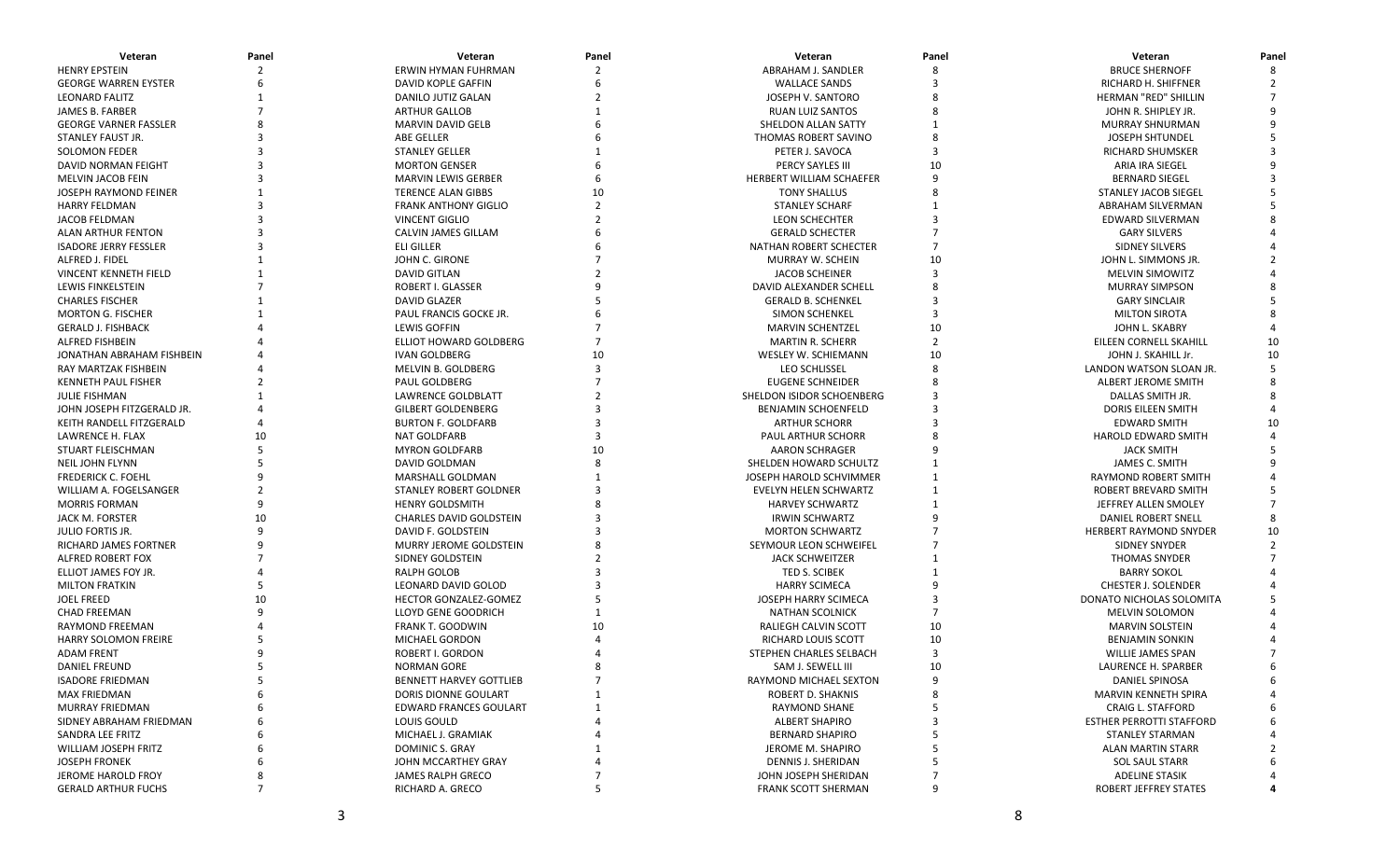| Veteran                        | Panel          | Veteran                                      | Panel          | Veteran                         | Panel        | Veteran                        | Panel   |
|--------------------------------|----------------|----------------------------------------------|----------------|---------------------------------|--------------|--------------------------------|---------|
| <b>JOHN PERSICO</b>            |                | ALBERT A. REINES                             |                | <b>JAMES ARTHUR GREEN</b>       |              | DAVID MARION HIXON III         |         |
| <b>ARTHUR H. PESS</b>          |                | <b>JULIUS REINFELD</b>                       |                | <b>IRWIN GREEN</b>              |              | <b>LEONARD HIXON</b>           |         |
| <b>WILLIAM ANTHONY PETARDI</b> |                | <b>LOUIS REISS</b>                           |                | HOWARD LESLIE GREENBERG         |              | LAWRENCE HOCHFELD              |         |
| RONALD BRUCE PETTIT            | 10             | <b>STEVEN LEONARD RICH</b>                   |                | <b>NORMAN GREENBERG</b>         |              | <b>GEORGE HOFFMAN</b>          |         |
| JAMES BENJAMIN PICKELSIMER     | 9              | <b>HOWARD RICHARDS</b>                       |                | <b>WALTER GREENBERG</b>         |              | KENNETH PAUL HOFFMAN           |         |
| <b>MAX PILOSSOF</b>            |                | PATRICK FRANCIS RICHARDSON                   |                | <b>EDWARD DOUGHERTY GREENE</b>  |              | <b>MORTON RICHARD HOFFMAN</b>  |         |
| <b>JEROME PINCUS</b>           | 8              | MICHAEL C. RIEDE                             | 10             | JOSEPH ALOYSIOUS GREGORY        |              | RUDOLF HOFFMANN                |         |
| <b>EDUARDO PIRONTI</b>         | 10             | MICHAEL ROBERT RIGOLIZZO                     | 3              | <b>MURRAY GREIFF</b>            |              | <b>STANLEY HOFFMAN</b>         |         |
| <b>FARAZ PISHBIN</b>           |                | <b>ERNEST RINDOM</b>                         |                | <b>ARTHUR GRESH</b>             | 5            | <b>BILLY BROWN HOOVER</b>      |         |
| <b>JEROME PLATT</b>            |                | EDUARDO D. RIVERA                            |                | <b>JAMES M. GRIFFIN</b>         | 10           | ROBERT EUGENE HOOVER JR.       |         |
| <b>GLEN ALAN PLOCK</b>         |                | RALPH RIVERO                                 | 10             | ROY WALTHER GRIPP               |              | <b>BERNARD JACK HOROWITZ</b>   |         |
| DAVID WINSTON PLUMB            |                | <b>HENRY A. ROBERTS</b>                      |                | <b>LEON GROMAN</b>              |              | STANLEY JOEL HOROWITZ          |         |
| JACK JOSEPH POCKRISS           |                | <b>GERALD WAYNE ROBINSON SR.</b>             |                | <b>JEROME GROPPER</b>           |              | ROBERT G. HORWITH              |         |
| <b>LEONARD EUGENE POLIKOFF</b> |                | <b>JOSE ROBERTO RODRIGUEZ</b>                |                | <b>GEOFFREY PAUL GROSKY</b>     |              | <b>SOL HORWITZ</b>             |         |
| <b>FREDRICK POMERANTZ</b>      | 10             | LINDA RODRIGUEZ                              |                | <b>HERMAN GROSSMAN</b>          |              | LANDIS HOUSE                   |         |
| ALGIE B. POOLE JR.             | 8              | RAYMOND LAWRENCE RODRIGUEZ                   |                | <b>MARTIN GROSSMAN</b>          |              | RICHARD THOMAS HUDDLESTON      |         |
| DAVID BENJAMIN PORCH           |                | CARL S. ROGERS                               |                | ALBERT L. GROVE                 | 10           | ROBERT ARVID HUEFFMAN          |         |
| <b>HERMAN PORTNEY</b>          |                | <b>GEORGE WADE ROGERS</b>                    |                | <b>BRYAN GERALD GRUZENSKI</b>   | 8            | <b>SOLOMON HURIASH</b>         |         |
| <b>DARREN POYTHRESS</b>        | 10             | <b>ROD ROGERS</b>                            | 10             | <b>GUSTAVO ADOLFO GUILBERT</b>  | 5            | JOSEPH HURSCHMAN               |         |
| <b>TAMARA POYTHRESS</b>        | 10             | <b>STANLEY ROHER</b>                         | $\mathcal{P}$  | <b>MURRAY GUREWITZ</b>          | 10           | <b>ALBERT HYMAN</b>            |         |
| JAMES JOSEPH PRECORD           | 10             | SHELDON T. ROLLE                             |                | DAVID B. HABERFIELD             | $\mathbf{1}$ | ROBERT JAMES INGLIS            |         |
| SAMUEL J. PREFFER              | 9              | <b>HECTOR HOMY ROMAN</b>                     |                | JAMES THEODORE HACKER           |              | PETER A. ISAIA                 |         |
| PHILIP D. PRENTICE             |                | RONALD J. ROMAN                              | 10             | <b>JOHN HALPERN</b>             |              | ALLAN MICHAEL ISEKOFF          |         |
| <b>BETTY JEAN PRICE</b>        |                | THOMAS G. ROMANO                             |                | <b>WILLIAM LEONARD HAMILTON</b> |              | MILTON JACOBOWITZ              |         |
| WILLARD EDWARD PRIGGE JR.      |                | <b>LEONARD RONIK</b>                         |                | CLIFFORD J. HANDERHAN JR.       |              | BERNARD H. JACOBS              |         |
| LARRY PRIMAK                   |                | MARIO O. ROSADO                              |                | <b>WILLIAM FRANCIS HARBER</b>   |              | <b>LEONARD F. JACOBSON</b>     |         |
| SIDNEY PRINE                   |                | <b>EDMUND NECTOR ROSARIO</b>                 |                | DEVAN RICHARD HARIPERSAUD       |              | <b>GASTON ROGER JAQUEZ</b>     |         |
| <b>MURRAY PRUSHER</b>          |                | <b>ALVIN ROSE</b>                            |                | THOMAS E. HARMER                |              | <b>GEORGE JAQUITH</b>          |         |
| <b>INGRAM QUICK</b>            |                | <b>HYMAN ROSENBLUM</b>                       |                | ROBERT JOSEPH HARRINGTON        |              | ARNOLD JEAN-BAPTISTE           | 10      |
| <b>GILBERT QUILES</b>          |                | JAY ALAN ROSEN                               |                | JOHN RUSSELL HARRIS             |              | ERICK JEAN-BAPTISTE            |         |
| ARNOLD STEVEN RABINOWITZ       |                |                                              |                | HARRY C. HATTMAN                |              | HARVEY J. JEFFERBAUM           |         |
| <b>MORTON O. RADDEN</b>        |                | SAMUEL ROSEN<br><b>CHESTER LEE ROSENBAUM</b> |                | HERBERT WADE HAYES JR.          |              | FRED R. JIMENEZ                |         |
| ROBERT GENE RADEMACHER JR.     |                | <b>HERBERT S. ROSENBERG</b>                  |                |                                 |              | DENYSE S. JOBE                 |         |
|                                |                |                                              |                | <b>NATHAN HECHT</b>             |              |                                |         |
| MILTON M. RAGER                |                | DAVID ROSENDAHL                              |                | SAM HEITNER                     |              | PAUL TIMOTHY JOHNSON           |         |
| NORMAN RAHN                    |                | <b>GERALD ROSENFELD</b>                      | 10             | <b>GERALD HELLER</b>            | 10           | MITCHELL FRANK JOHNSON JR.     |         |
| MARTIN DONALD RAIMAN           |                | ROBERT I. ROSENTHAL                          |                | <b>HOWARD HELLER</b>            | 3            | FRANK EDWARD JOHNSTON          |         |
| ALAN HERBERT RAIMER            |                | SEYMOUR L. ROSENTHAL                         |                | <b>IRVING HELLER</b>            |              | JULIET BEVERLEY JONES          |         |
| <b>GASPAR ALEXANDER RALLO</b>  |                | STANLEY ROSENZWEIG                           | 10             | <b>MELVIN MARTIN HELLER</b>     | 10           | PAUL WALLACE JONES             | 10<br>q |
| DONALD EDWARD RAME JR.         |                | IRVING R. ROSS                               |                | <b>EUGENE MERRITT HENDERSON</b> | $\mathbf{1}$ | PHILIP JOTKOSKY                |         |
| <b>CREIG EDWARD RAMER</b>      |                | <b>LEONARD ROSS</b>                          |                | NOLAN JOHN HENDRICKS            |              | PATRICK MICHAEL JOYCE          |         |
| FERNANDO LUIS RAMIREZ-         |                | <b>EUGENE ROTH</b>                           |                | SEYMOUR M. HERBST               |              | TERRY M. KAISERMAN             |         |
| <b>MALDONADO</b>               |                | LOWELL ROTH                                  |                | HARVEY LEONARD HERMAN           |              | <b>JOEL KAIZER</b>             |         |
| FRANKIE B. RAMSOOK SR.         |                | <b>MILTON RUBIN</b>                          |                | JAIME HERNANDEZ                 |              | <b>GEORGE NATHANIEL KALISH</b> |         |
| SIMON J. RAPP                  |                | WILFREDO A. RUIZ, ESQ.                       |                | ROBERTO HERNANDEZ               |              | DANIEL KALMAN                  |         |
| <b>DELMER RASH</b>             |                | JOSEPH ANCERMO RYMER                         | 9              | <b>HERBERT HERNER</b>           | 8            | <b>HENRY KALTER</b>            |         |
| JOSEPH GAETANO RAVALLO         | 8              | JOSEPH ANTHONY SACCO                         | 8              | ELLIOT M. HERRING               |              | STUART Z. KALVAR               | 9       |
| FRANK J. RAZZANO               |                | <b>GERALD SACHNOFF</b>                       | 1              | DON MENAHEM HESS                |              | MURRAY KANDEL                  |         |
| <b>GEORGE WILLIAM REAGGLE</b>  | 2              | <b>ISRAEL SAFERSTEIN</b>                     | $\overline{2}$ | JOEL LESLIE HEYMAN              |              | SAM KANTER                     |         |
| <b>MERWYN PAGE REAVES</b>      |                | <b>HOWARD SAKS</b>                           | 10             | NORMAN DEWAYNE HICKS            |              | ALLEN KAPLAN                   | 7       |
| <b>HAROLD REDLER</b>           |                | PETER JOHN SALAMONE                          | $\overline{2}$ | KENNETH A. HILLMAN              |              | LAWRENCE KAPLAN                | 5       |
| JOSEPH P. REESE                |                | SANFORD SALZ                                 | $\overline{2}$ | ALEXANDER H. HIRSCH             |              | <b>ISIDORE S. KARMEL</b>       | 3       |
| <b>ADRIANE REESEY</b>          |                | ARNOLD SALZBERG                              |                | <b>HERBERT HIRSH</b>            |              | STEPHEN MELVIN KARPE           |         |
| <b>MURRAY REFFSIN</b>          | 2              | <b>HENRY LEON SANDERS</b>                    | 3              | HAROLD J. HISHON                | 10           | SARKIS KASIGIAN                | 10      |
| SAMUEL REFFSIN                 | $\overline{2}$ | <b>LEONARD SANDHAUS</b>                      | $\overline{7}$ | <b>JACK HISIGER</b>             | 5            | ALFRED ABRAHAM KATZ            | 8       |